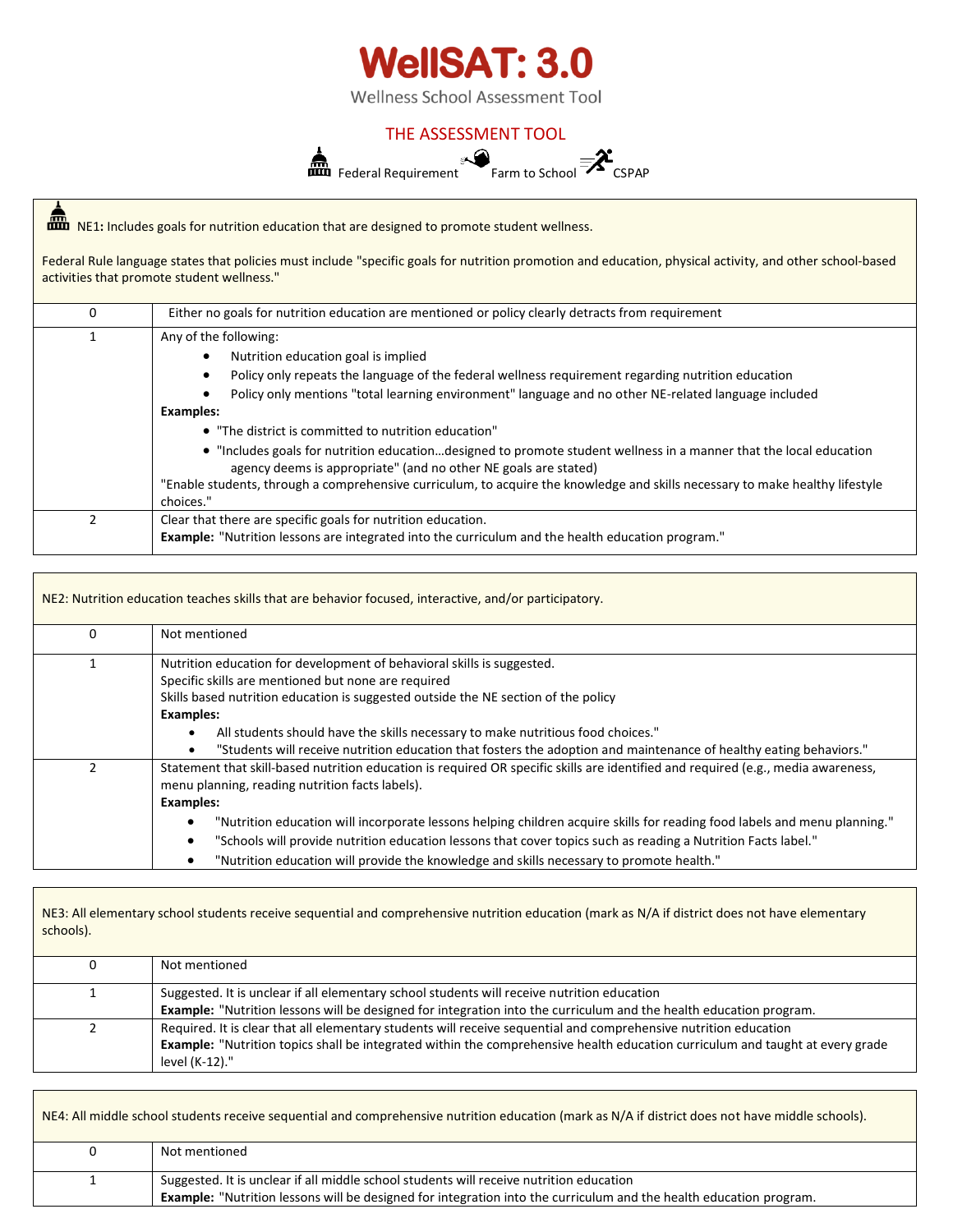| <u>_</u> | Required. It is clear that all middle school students will receive sequential and comprehensive nutrition education                  |
|----------|--------------------------------------------------------------------------------------------------------------------------------------|
|          | <b>Example:</b> "Nutrition topics shall be integrated within the comprehensive health education curriculum and taught at every grade |
|          | level (K-12)."                                                                                                                       |

| NE5: All high school students receive sequential and comprehensive nutrition education (mark as N/A if district does not have high schools). |                                                                                                                                                                                                                                                                             |  |  |
|----------------------------------------------------------------------------------------------------------------------------------------------|-----------------------------------------------------------------------------------------------------------------------------------------------------------------------------------------------------------------------------------------------------------------------------|--|--|
|                                                                                                                                              | Not mentioned                                                                                                                                                                                                                                                               |  |  |
|                                                                                                                                              | Suggested. It is unclear if all high school students will receive nutrition education<br>Example: "Nutrition lessons will be designed for integration into the curriculum and the health education program.                                                                 |  |  |
|                                                                                                                                              | Required. It is clear that all high school students will receive sequential and comprehensive nutrition education<br><b>Example:</b> "Nutrition topics shall be integrated within the comprehensive health education curriculum and taught at every grade<br>level (K-12)." |  |  |

|   | NE6: Nutrition education is integrated into other subjects beyond health education.                                                                                                                                                                                                                                                                                                                                                                                                                                                                                                                                    |
|---|------------------------------------------------------------------------------------------------------------------------------------------------------------------------------------------------------------------------------------------------------------------------------------------------------------------------------------------------------------------------------------------------------------------------------------------------------------------------------------------------------------------------------------------------------------------------------------------------------------------------|
| 0 | Not mentioned                                                                                                                                                                                                                                                                                                                                                                                                                                                                                                                                                                                                          |
|   | Vague and/or suggested<br><b>Examples:</b><br>"will encourage teachers to integrate nutrition education into the broader curriculum."<br>"Staff shall teach, encourage, and support healthy eating by students by providing nutrition education and engaging in<br>nutrition promotion for all grade levels throughout the school day in a number of different instructional settings.<br>Instruction shall be integrated and include information about nutrition, exercise, and/or healthy choices that"<br>"Instructional staff are encouraged to integrate nutritional themes into daily lessons when appropriate." |
|   | Requires that nutrition education be integrated into other subjects.<br><b>Examples:</b><br>• "Nutrition education will be integrated into mathematics classes."<br>• "Nutrition education will be integrated into the broader curriculum, where appropriate."<br>"Nutrition education is integrated into cooking lessons."                                                                                                                                                                                                                                                                                            |

| NE7: Links nutrition education with the food environment. |                                                                                                                                                                                                                                                                                  |  |
|-----------------------------------------------------------|----------------------------------------------------------------------------------------------------------------------------------------------------------------------------------------------------------------------------------------------------------------------------------|--|
|                                                           | Not mentioned                                                                                                                                                                                                                                                                    |  |
|                                                           | Vague and/or suggested<br>Example: "The entire school environment, not just the classroom, shall be aligned with healthy school goals to positively influence<br>a student's understanding, beliefs, and habits as they relate to good nutrition and regular physical activity." |  |
|                                                           | Requires that nutrition education be integrated into the larger school environment in concrete ways<br><b>Example:</b> "The nutrition education program shall work with the school meal program to develop school gardens and use the<br>cafeteria as a learning lab."           |  |

| NE8: Nutrition education addresses agriculture and the food system.                                                                                                                                                                                                                                                                                                                              |
|--------------------------------------------------------------------------------------------------------------------------------------------------------------------------------------------------------------------------------------------------------------------------------------------------------------------------------------------------------------------------------------------------|
| Not mentioned                                                                                                                                                                                                                                                                                                                                                                                    |
| Vague and/or suggested<br><b>Example:</b> "School gardens and nutrition instruction are encouraged as part of the academic curriculum."                                                                                                                                                                                                                                                          |
| Statement that students will receive education about agriculture and the food system through specific activities<br><b>Examples:</b><br>"Each school will establish a garden club."<br>"The nutrition education curriculum will use the school garden as a teaching tool."<br>"Field trips: Children will have an opportunity to visit local farms where produce is purchased for school meals." |

SM1: Assures compliance with USDA nutrition standards for reimbursable school meals. Federal Rule language states that local educational agencies must set "standards and nutrition guidelines for all food and beverages sold to students during the school day" that "are consistent with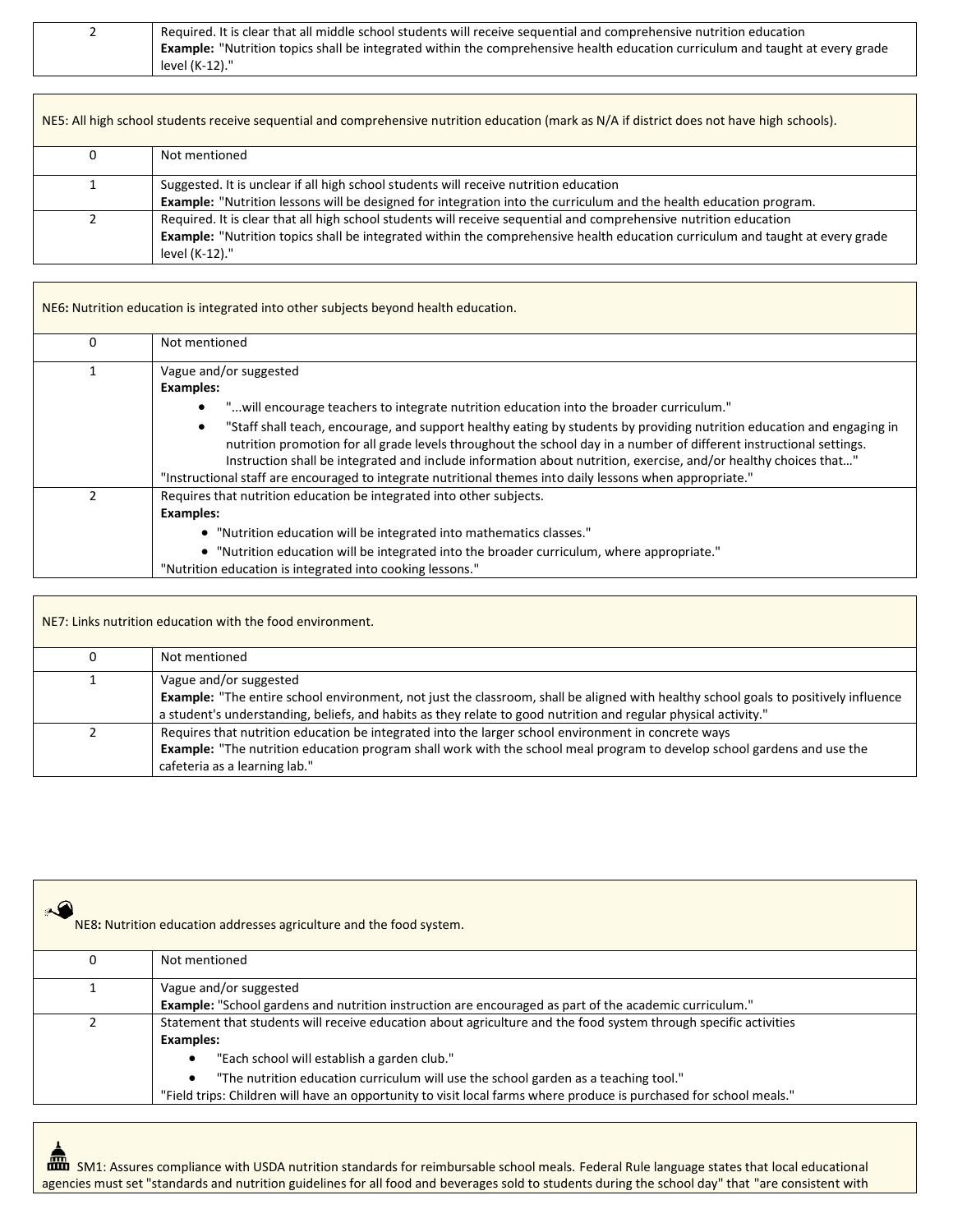applicable requirements set forth under 210.10." Additionally, the WIC Reauthorization Act of 2004 states that all wellness policies must "provide an assurance that guidelines for reimbursable school meals shall not be less restrictive than regulations and guidance issued by the Secretary of Agriculture."

| Not mentioned                                                                                                                                                                                                                                                  |
|----------------------------------------------------------------------------------------------------------------------------------------------------------------------------------------------------------------------------------------------------------------|
| Policy states that school meals will meet or are in compliance with USDA nutrition standards but does not link to or cite the<br>nutrition standards<br><b>Example:</b> "all foods sold/served on campus will meet USDA nutrition standards for school meals " |
|                                                                                                                                                                                                                                                                |
| USDA standards are included in the policy or a working link to the USDA website is provided                                                                                                                                                                    |
| <b>Example:</b> "Meals served through the district's food services program shall comply with the National School Lunch and/or Breakfast                                                                                                                        |
| standards for meal patterns, nutrient levels, and calorie requirements for the ages/grade levels served, as specified in 7 CFR 210.10                                                                                                                          |
| or 220.8, as applicable. (working links provided)"                                                                                                                                                                                                             |

SM2: Addresses access to the USDA School Breakfast Program. 0 **Not mentioned** 1 Encourages or suggests participation in the School Breakfast Program or addresses breakfast without mentioning SBP by name **Examples:** • "The district shall make every effort to offer school breakfast." • "The district shall operate under USDA regulations for National School Lunch and/or Breakfast Programs." 2 Includes language to institutionalize the School Breakfast Program (e.g., specific reference to USDA, School Breakfast Program or CFR Part 220). **Example:** "All schools will provide breakfast through the USDA School Breakfast Program."

**THEM** SM3: District takes steps to protect the privacy of students who qualify for free or reduced priced meals. The National School Lunch Act puts restrictions on how much information can be shared from participants. The United States Department of Agriculture states "school food authorities must assure that a child's eligibility status is not disclosed at any point in the process of providing free or reduced-price meals, including notification of the availability of free or reduced-price benefits, certification and notification of eligibility, provision of meals in the cafeteria, and the point of service." N/A (district qualifies for community eligibility)

| Not mentioned                                                                                                                                                                                                                                                                                                                                                            |
|--------------------------------------------------------------------------------------------------------------------------------------------------------------------------------------------------------------------------------------------------------------------------------------------------------------------------------------------------------------------------|
| Vague/suggested<br>Example: "The district should take steps to ensure that students qualifying for free or reduced priced meals are not overtly<br>identified in any way."                                                                                                                                                                                               |
| District has implemented plans to protect student privacy which include methods used (in addition to following relevant<br>regulations)<br><b>Example:</b> "The cafeterias are cashless—all students, regardless of the type of payment they make for school meals, or the food<br>being purchased (meal or a la carte) are given a code to enter at the cash register." |

|          | SM4: Addresses how to handle feeding children with unpaid meal balances without stigmatizing them.                                                                                                                                                                                                                                                                                                                                                                                                                                                                                                                                                                                                                                                                                                                            |
|----------|-------------------------------------------------------------------------------------------------------------------------------------------------------------------------------------------------------------------------------------------------------------------------------------------------------------------------------------------------------------------------------------------------------------------------------------------------------------------------------------------------------------------------------------------------------------------------------------------------------------------------------------------------------------------------------------------------------------------------------------------------------------------------------------------------------------------------------|
| $\Omega$ | Not mentioned                                                                                                                                                                                                                                                                                                                                                                                                                                                                                                                                                                                                                                                                                                                                                                                                                 |
|          | Suggests that students with unpaid balances should be given a nutritious meal, with efforts to reduce stigma<br><b>Example:</b> "Schools should avoid stigmatizing students who are unable to pay for their meal."                                                                                                                                                                                                                                                                                                                                                                                                                                                                                                                                                                                                            |
|          | Requires that students with unpaid balances are given the regular reimbursable meal and not stigmatized<br><b>Examples:</b><br>"It is prohibited for students with unpaid balances to be shamed in any way, including by announcing their names, using<br>$\bullet$<br>hand stamps to identify them, making them use a different serving line, or sending home clearly marked notices that<br>they have an unpaid balance."<br>"Schools must serve students a reimbursable meal, regardless of whether the student has money to pay or owes<br>$\bullet$<br>money."<br>"Schools will not throw away a student's meal because the student has an unpaid balance."<br>"Schools will reach out to the family of a child with an unpaid balance to assess whether the child is eligible for free or<br>٠<br>reduced price meals." |

| SM5: Specifies how families are provided information about determining eligibility for free/reduced price meals. |  |  |
|------------------------------------------------------------------------------------------------------------------|--|--|

| Not<br>men. |
|-------------|
|             |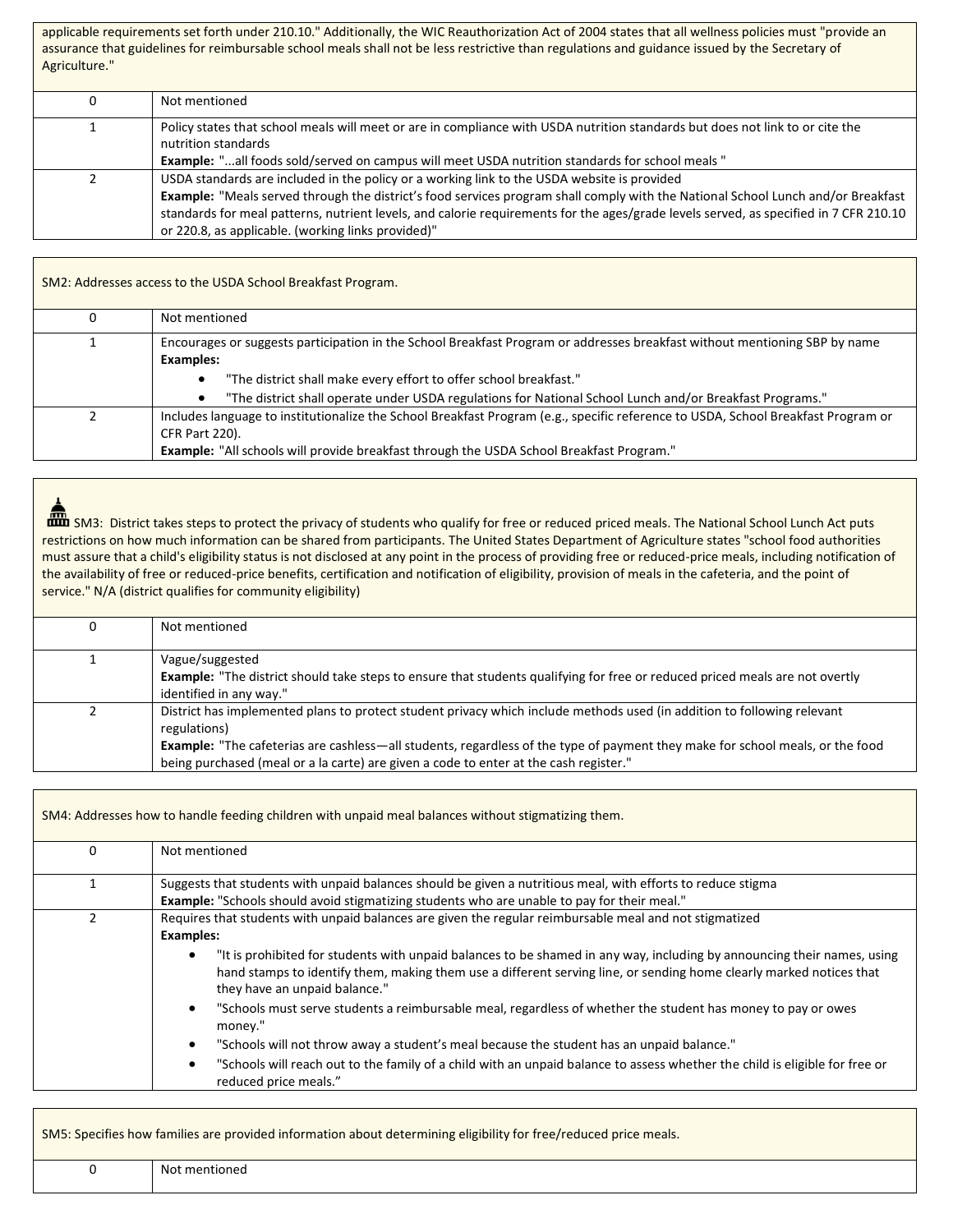| Vague/suggested<br><b>Example:</b> "Parents should be informed that the application is available online and should be completed by"                                                                                                             |
|-------------------------------------------------------------------------------------------------------------------------------------------------------------------------------------------------------------------------------------------------|
| Clear procedure for providing information is in place<br>Example: "Applications for free/reduced priced meals are sent home to all families at the beginning of the school year. The<br>application is also available on the district website." |

| SM6: Specifies strategies to increase participation in school meal programs. |                                                                                                                                                                                                                                                                                                                                                                                           |
|------------------------------------------------------------------------------|-------------------------------------------------------------------------------------------------------------------------------------------------------------------------------------------------------------------------------------------------------------------------------------------------------------------------------------------------------------------------------------------|
| $\Omega$                                                                     | Not mentioned                                                                                                                                                                                                                                                                                                                                                                             |
| 1                                                                            | Mentions vague and/or suggested strategies<br><b>Examples:</b><br>"School meals shall be made attractive to students by appealing to their taste preferences."<br>"To the extent possible, school and transportation schedules shall be designed to encourage participation in school                                                                                                     |
| $\mathcal{P}$                                                                | meal programs."<br>Requires specific strategies, such as limiting access to competitive foods in the cafeteria, requiring that all high school students<br>have a scheduled lunch period, prohibiting students from promotional mailings or events, use of Smarter Lunchroom strategies,<br>altered bus schedules, student input on the menu, "Grab and Go" or Breakfast in the Classroom |
|                                                                              | <b>Examples:</b><br>"Students will have the opportunity to provide input on local, cultural, and ethnic favorites."<br>$\bullet$<br>"Shall provide periodic food promotions to encourage taste testing of healthy new foods being introduced on the<br>$\bullet$<br>menu."                                                                                                                |
|                                                                              | "Morning bus routes will be scheduled to allow students to arrive at school in time to eat breakfast."<br>$\bullet$<br>"Tutoring, club or organizational meetings will not be scheduled during the lunch period unless students are allowed to<br>$\bullet$<br>purchase lunch to be consumed during meetings"                                                                             |
|                                                                              | "The district shall use the USDA's Smarter Lunchroom tools and other resources available on the USDA website."<br>$\bullet$<br>"The district discourages consumption of competitive foods in place of school meals by limiting competitive food choices<br>$\bullet$<br>during mealtimes in the cafeteria."<br>"Snack foods may not be purchased during meals."                           |

| SM7: Addresses the amount of "seat time" students have to eat school meals. |                                                                                                                                                                                                                                                                                                                                                                                                                                                                  |
|-----------------------------------------------------------------------------|------------------------------------------------------------------------------------------------------------------------------------------------------------------------------------------------------------------------------------------------------------------------------------------------------------------------------------------------------------------------------------------------------------------------------------------------------------------|
| O                                                                           | Not mentioned                                                                                                                                                                                                                                                                                                                                                                                                                                                    |
|                                                                             | Vague and/or suggests a specific amount of time<br><b>Examples:</b><br>"Schools are encouraged to permit all full-day students a daily lunch period of not less than 20 minutes."<br>"Personnel will schedule enough time so students do not have to spend too much time waiting in line."<br>"Schools are required to provide all full day students a daily lunch period of not less than 20 minutes." (not clear how<br>٠<br>much of that time is "seat time") |
|                                                                             | Requires meal periods to include at least 10 minutes of "seat time" for breakfast (if offered) and at least 20 minutes of "seat time"<br>for lunch<br><b>Example:</b> "After obtaining food, students will have at least 20 minutes to eat lunch."                                                                                                                                                                                                               |

| SM8: Free drinking water is available during meals. Federal Rule language states that schools "must make potable water available to children at no |
|----------------------------------------------------------------------------------------------------------------------------------------------------|
| charge in the place where lunches are served during the meal service, consistent with amendments made by section 203 of the HHFKA, and in the      |
| cafeteria during breakfast meal service."                                                                                                          |

 $\overline{1}$ 

| Not mentioned                                                                                                       |
|---------------------------------------------------------------------------------------------------------------------|
| Drinking water is available, but accessibility is unclear                                                           |
| Example: "Drinking water is available in the cafeteria upon request." "Water should be available in the cafeteria." |
| Free drinking water is available for self-service in the cafeteria                                                  |
| <b>Examples:</b>                                                                                                    |
| "Water fountains or water filling stations are available in all cafeterias."<br>$\bullet$                           |
| "Water jugs and cups will be present in the cafeteria and supervisory staff will allow<br>$\bullet$                 |
| students to access water throughout the meal period."                                                               |
| "Free water will be available in the cafeteria during meal times."                                                  |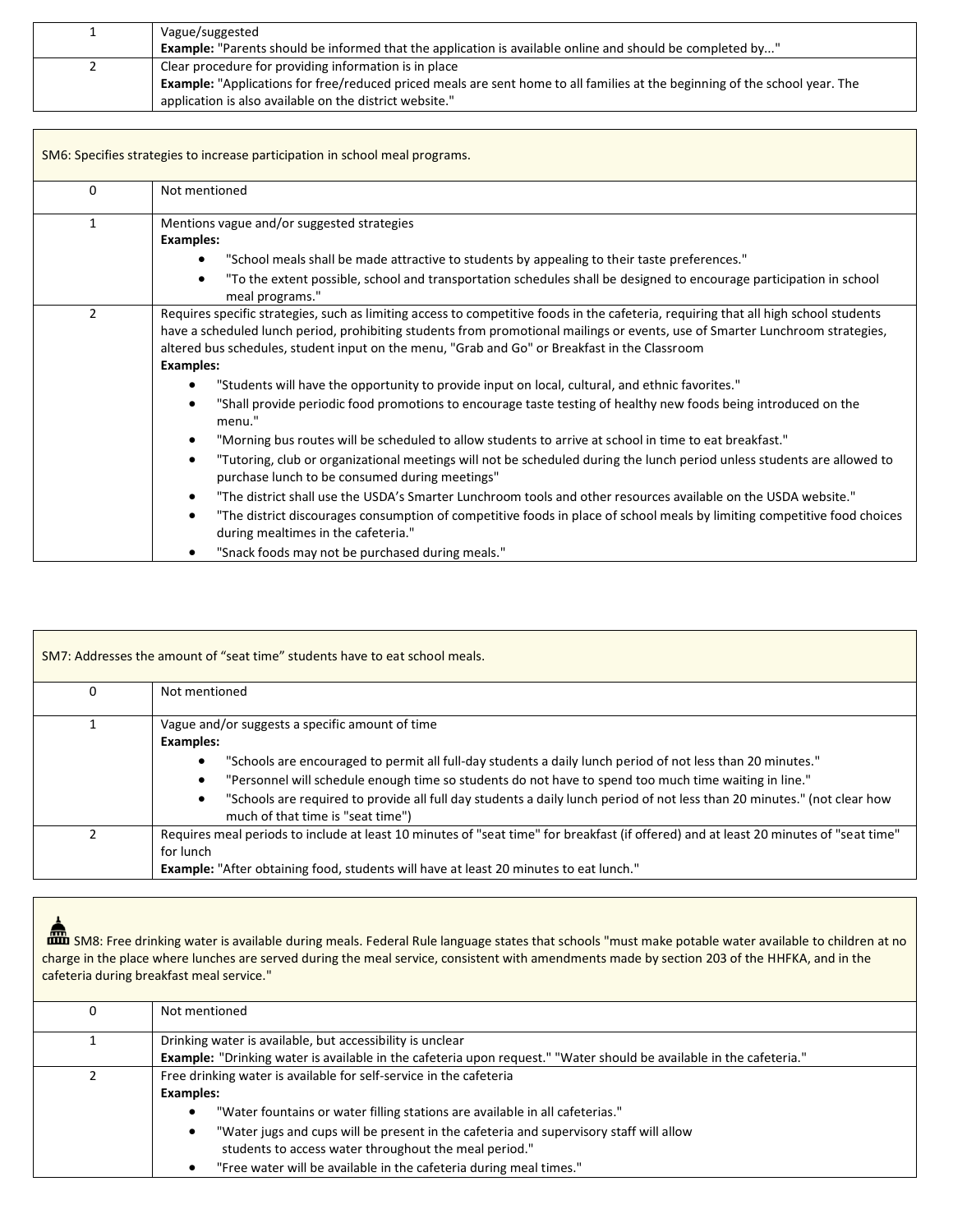**RM** SM9: Ensures annual training for food and nutrition services staff in accordance with USDA Professional Standards. Training requirements include: new and current directors: 12 hours; new and current managers: 10 hours; new and current staff: 6 hours. Requirement information available at: [https://www.gpo.gov/fdsys/pkg/FR-2015-03-02/pdf/2015-04234.pdf.](https://www.gpo.gov/fdsys/pkg/FR-2015-03-02/pdf/2015-04234.pdf)

| <sup>0</sup> | Not mentioned                                                                                                                                                                                                                                                                                                                                                                                               |
|--------------|-------------------------------------------------------------------------------------------------------------------------------------------------------------------------------------------------------------------------------------------------------------------------------------------------------------------------------------------------------------------------------------------------------------|
|              | Training suggested, but unclear if USDA requirement is met<br><b>Examples:</b>                                                                                                                                                                                                                                                                                                                              |
|              | "All food service personnel will have adequate training in food service operations."<br>$\bullet$                                                                                                                                                                                                                                                                                                           |
|              | "All food service personnel shall receive pre-service training in food service operations."                                                                                                                                                                                                                                                                                                                 |
|              | It is clear that USDA requirement for training and/or continuing education is being met.<br><b>Examples:</b><br>"The USDA Professional Standards for State and Local Nutrition Programs are followed to ensure that professional<br>$\bullet$<br>development in the area of food and nutrition is provided for food service directors, managers and staff. New and                                          |
|              | current food service directors must have at least 12 hours; new and current managers must have at least 10 hours; new<br>and current staff must have at least 6 hours"                                                                                                                                                                                                                                      |
|              | "All school nutrition program directors, managers and staff will meet hiring and annual continuing education/training<br>$\bullet$<br>requirements in the USDA Professional Standards for Child Nutrition Professionals. These school nutrition personnel will<br>refer to USDA's Professional Standards for School Nutrition Standards website to search for training that meets their<br>learning needs." |

 $\blacktriangle$ 

 SM10: Addresses purchasing local foods for the school meals program. Procurement is one of the three components of the farm to school program. Procurement is defined as local foods that are purchased, promoted, and served in the cafeteria or as a snack or taste-test. USDA farm to school program available at: <https://www.fns.usda.gov/farmtoschool/farm-school>

| 0 | Not mentioned                                                                                                          |
|---|------------------------------------------------------------------------------------------------------------------------|
|   |                                                                                                                        |
|   | Mentions vague and/or suggested strategies                                                                             |
|   | Examples:                                                                                                              |
|   | "Schools are encouraged to make available locally grown produce available."                                            |
|   | "Schools are encouraged to source fresh fruits and vegetables from local farmers where practicable."                   |
|   | Local foods will be purchased and promoted                                                                             |
|   | Examples:                                                                                                              |
|   | "School meals will include fresh, locally-grown foods in school meals from farms engaged in sustainable practices<br>٠ |
|   | whenever possible and these foods will be promoted in the cafeteria."                                                  |
|   | "Cafeteria will regularly provide taste tests for locally grown products."                                             |

| ▦        | NS1: Addresses compliance with USDA nutrition standards (commonly referred to as Smart Snacks) for all food and beverages sold to students<br>during the school day. The school day begins at midnight the night before and goes until 30 minutes after the final bell.<br>Federal Rule language states that policies must contain "standards and nutrition guidelines for all foods and beverages sold to students during the<br>school day on each participating school campus under the jurisdiction of the local educational agency."                                                                                                                           |
|----------|---------------------------------------------------------------------------------------------------------------------------------------------------------------------------------------------------------------------------------------------------------------------------------------------------------------------------------------------------------------------------------------------------------------------------------------------------------------------------------------------------------------------------------------------------------------------------------------------------------------------------------------------------------------------|
| $\Omega$ | Not mentioned                                                                                                                                                                                                                                                                                                                                                                                                                                                                                                                                                                                                                                                       |
|          | Vague and/or suggested. Any of the following:<br>Specifies meeting nutrition standards for competitive foods, but does not show: specific standards that document<br>٠<br>compliance OR specify USDA Smart Snacks OR specify federal requirements.<br>Lists some, but not all standards/implies partial compliance<br>$\bullet$<br>Requires Smart Snacks for foods or beverages, but not both.<br>$\bullet$<br>Examples:<br>"All foods sold to students outside of school meals shall meet district nutrition standards" (district nutrition standards do<br>$\bullet$<br>not meet Smart Snacks)<br>"All beverages sold must meet Smart Snack nutrition standards." |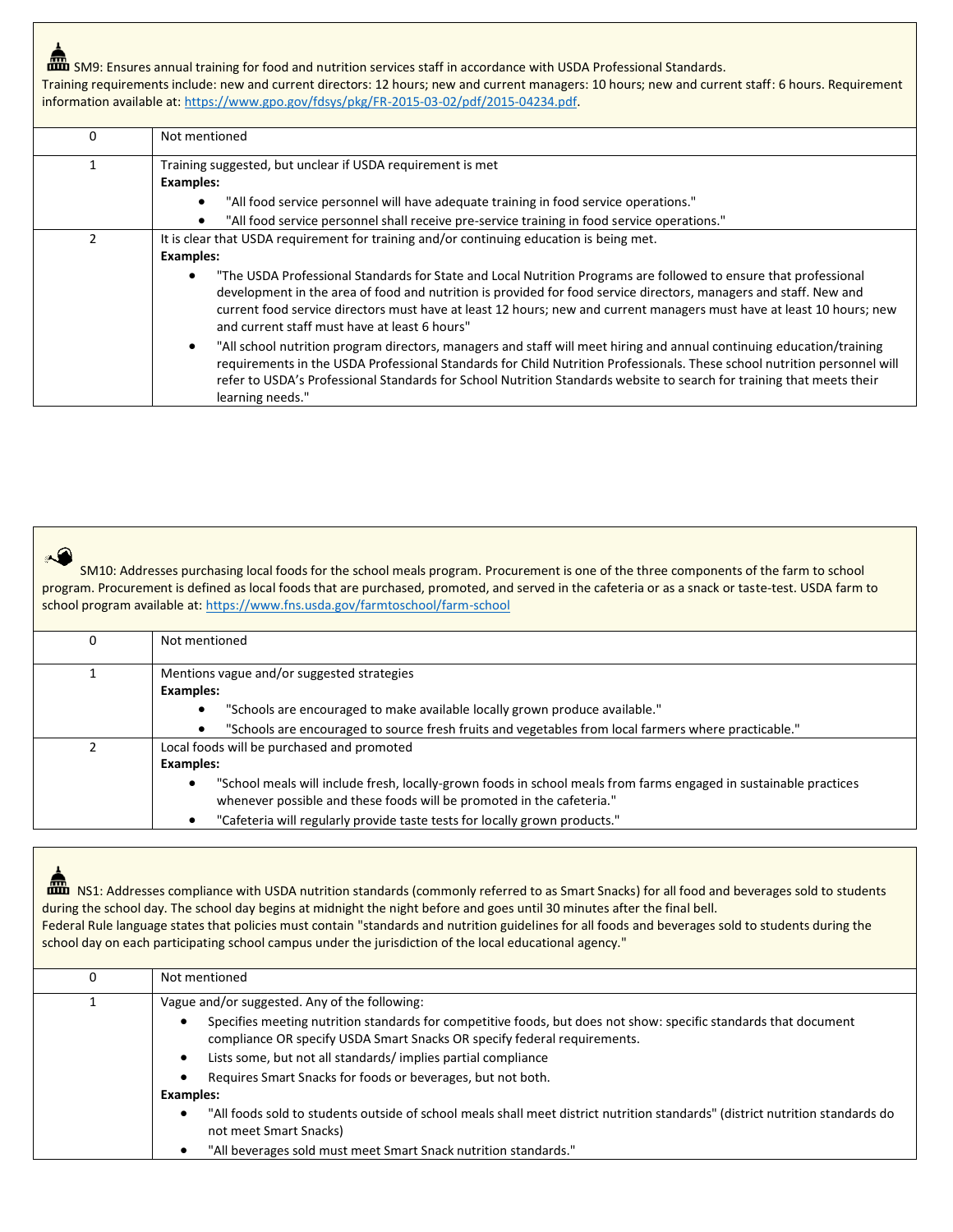| All foods and beverages sold to students during the school day are required to meet or are in compliance with USDA Smart Snacks<br>federal nutrition standards or specific standards are named that imply compliance. |
|-----------------------------------------------------------------------------------------------------------------------------------------------------------------------------------------------------------------------|
| <b>Examples:</b>                                                                                                                                                                                                      |
| "The district is in compliance with all federal and state nutrition standards for all foods served in schools."                                                                                                       |
| "Guidelines from USDA's Final Rule: Nutrition Standards for All Food Sold in School standards apply to a la carte in the                                                                                              |
| cafeteria, in-school stores, snack bars, vending machines, and any other venues where food or candy may be sold on                                                                                                    |
| school campuses during the school day, including fundraisers, beginning July 1, 2014"                                                                                                                                 |

NS2: USDA Smart Snack standards are easily accessed in the policy.

| Not mentioned                                                                                                                                                                                                                                                                                    |
|--------------------------------------------------------------------------------------------------------------------------------------------------------------------------------------------------------------------------------------------------------------------------------------------------|
| USDA Smart Snacks are mentioned without a link to the full regulation<br>Example: "The District will follow the Smart Snacks in School standards for all food and beverages sold to students on school<br>campus during the school day." (no link or full description of standards are provided) |
| The complete Smart Snack standards are included in the policy or an active web link is provided                                                                                                                                                                                                  |

|               | imm NS3: Regulates food and beverages sold in a la carte. If a policy requires that "all food sold" or "all food and beverages made available" meet<br>Smart Snacks standards, or competitive foods are not allowed to be sold, NS3 should be coded as a 2.                                                                                                                                                                                                                                                                                                                                                                                                                                                                                                |
|---------------|------------------------------------------------------------------------------------------------------------------------------------------------------------------------------------------------------------------------------------------------------------------------------------------------------------------------------------------------------------------------------------------------------------------------------------------------------------------------------------------------------------------------------------------------------------------------------------------------------------------------------------------------------------------------------------------------------------------------------------------------------------|
| $\Omega$      | Not mentioned or language such as "The district shall monitor all food and beverages sold or served to students, including those<br>available outside of the federally regulated child nutrition programs". (i.e., a la carte, vending, student stores, rewards, fundraising,<br>etc.)                                                                                                                                                                                                                                                                                                                                                                                                                                                                     |
| $\mathbf{1}$  | Recommended/limited to either of the following:<br>A la carte regulations or umbrella statement regulating "all (competitive) foods" is vague, suggested, time- or location-<br>$\bullet$<br>specific, subject to principal's discretion, or weakened by other exceptions<br>A la carte nutrition standards are required, but do not meet the level of Smart Snacks<br>$\bullet$<br><b>Examples:</b><br>"Food service shall strive to include some healthy choices (choices listed) for all a la carte food sales."                                                                                                                                                                                                                                        |
|               | "All foods and beverages sold must meet nutrition standards for fat, sugar, and calories. Only water, milk, and 100% juice<br>$\bullet$<br>may be sold." (requirements don't meet Smart Snacks)                                                                                                                                                                                                                                                                                                                                                                                                                                                                                                                                                            |
| $\mathcal{P}$ | Requires either Smart Snacks or competitive food and beverage sales are banned during the school day (or just within the a la<br>carte lines)<br><b>Examples:</b><br>"It is the policy of the School District that all foods and beverages sold to students during the school day on any property<br>under the jurisdiction of the district will meet the U.S. Department of Agriculture (USDA) school meal and Smart Snacks in<br>School (Smart Snacks) nutrition standards."<br>"All food items served or offered (for sale) to students during the school day (from the midnight prior, to 30 minutes after<br>$\bullet$<br>the end of the official school day) will meet all federal, state, and local standards for all nutrient and competitive food |
|               | guidelines."<br>"The sale of F&B is limited to F&B sold through the school meal program."<br>"No competitive foods or beverages may be sold during the school day."                                                                                                                                                                                                                                                                                                                                                                                                                                                                                                                                                                                        |
|               |                                                                                                                                                                                                                                                                                                                                                                                                                                                                                                                                                                                                                                                                                                                                                            |

|   | "NS4: Regulates food and beverages sold in vending machines. If a policy requires that "all food sold" or "all food and beverages made available"<br>meet Smart Snacks standards, or competitive foods are not allowed to be sold, NS4 should be coded as a 2.                                                                                                     |
|---|--------------------------------------------------------------------------------------------------------------------------------------------------------------------------------------------------------------------------------------------------------------------------------------------------------------------------------------------------------------------|
| 0 | Not mentioned or language such as "The district shall monitor all food and beverages sold or served to students, including those<br>available outside of the federally regulated child nutrition programs." (i.e., a la carte, vending, student stores, rewards, fundraising,<br>etc.)                                                                             |
|   | Recommended or limited to either of the following:<br>Vending machine regulations or umbrella statement regulating "all (competitive) foods" is vague, suggested, time- or<br>location-specific, subject to principal's discretion, or weakened by other exceptions<br>Vending machine nutrition standards are required, but do not meet the level of Smart Snacks |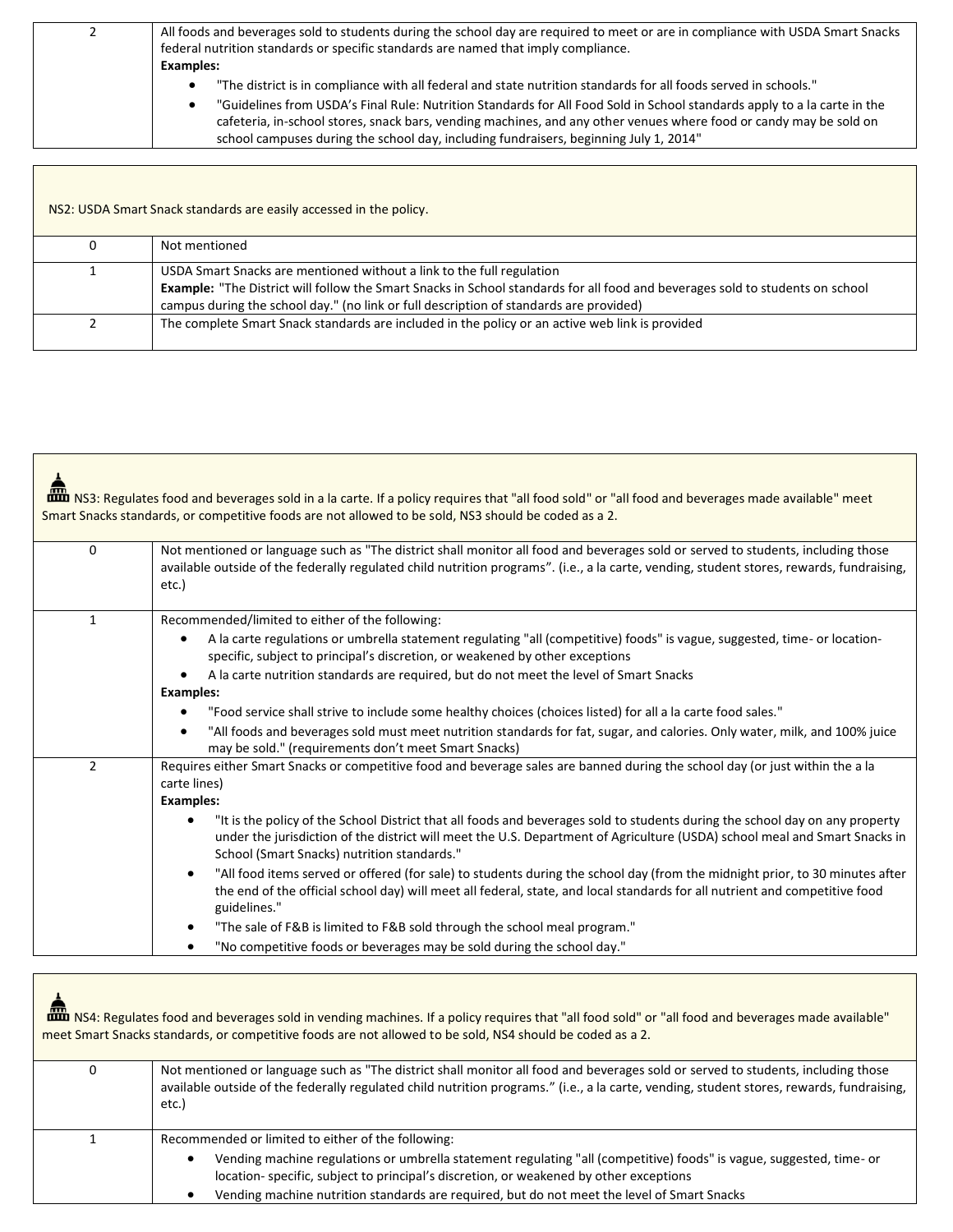|               | Examples:                                                                                                                                                                                                                                                                                                      |
|---------------|----------------------------------------------------------------------------------------------------------------------------------------------------------------------------------------------------------------------------------------------------------------------------------------------------------------|
|               | "Food service shall strive to include some healthy choices (choices listed) for all a la carte food sales."                                                                                                                                                                                                    |
|               | "All foods and beverages sold must meet nutrition standards for fat, sugar, and calories. Only water, milk, and 100% juice<br>$\bullet$<br>may be sold." (requirements don't meet Smart Snacks)                                                                                                                |
| $\mathcal{P}$ | Requires either of the following:                                                                                                                                                                                                                                                                              |
|               | <b>Smart Snacks</b>                                                                                                                                                                                                                                                                                            |
|               | Competitive food and beverage sales are banned during the school day (or just vending machines)                                                                                                                                                                                                                |
|               | Examples:                                                                                                                                                                                                                                                                                                      |
|               | "It is the policy of the School District that all foods and beverages sold to students during the school day on any property<br>٠<br>under the jurisdiction of the district will meet the U.S. Department of Agriculture (USDA) school meal and Smart Snacks in<br>School (Smart Snacks) nutrition standards." |
|               | "All food items served or offered (for sale) to students during the school day (from the midnight prior, to 30 minutes after<br>$\bullet$<br>the end of the official school day) will meet all federal, state, and local standards for all nutrient and competitive food<br>guidelines."                       |
|               | "All vending machines will be turned off during the school day."<br>٠                                                                                                                                                                                                                                          |
|               | "No competitive foods or beverages may be sold during the school day."<br>$\bullet$                                                                                                                                                                                                                            |
|               |                                                                                                                                                                                                                                                                                                                |

|                | NS5: Regulates food and beverages sold in school stores. If a policy requires that "all food sold" or "all food and beverages made available" meet<br>Smart Snacks standards, or competitive foods are not allowed to be sold, NS5 should be coded as a 2.                                                                                                                                                                                                                                                                                                                                                                                                                                                                                                                                                                                                                                                                                                                                                                   |
|----------------|------------------------------------------------------------------------------------------------------------------------------------------------------------------------------------------------------------------------------------------------------------------------------------------------------------------------------------------------------------------------------------------------------------------------------------------------------------------------------------------------------------------------------------------------------------------------------------------------------------------------------------------------------------------------------------------------------------------------------------------------------------------------------------------------------------------------------------------------------------------------------------------------------------------------------------------------------------------------------------------------------------------------------|
| $\Omega$       | Not mentioned or language such as "The district shall monitor all food and beverages sold or served to students, including those<br>available outside of the federally regulated child nutrition programs." (i.e., a la carte, vending, student stores, rewards, fundraising,<br>etc.)                                                                                                                                                                                                                                                                                                                                                                                                                                                                                                                                                                                                                                                                                                                                       |
| $\mathbf{1}$   | Recommended or limited to either of the following:<br>School store regulations or umbrella statement regulating "all (competitive) foods" is vague, suggested, time- or location-<br>$\bullet$<br>specific, subject to principal's discretion, or weakened by other exceptions                                                                                                                                                                                                                                                                                                                                                                                                                                                                                                                                                                                                                                                                                                                                               |
|                | School store nutrition standards are required, but do not meet the level of Smart Snacks.<br><b>Examples:</b><br>"Food service shall strive to include some healthy choices (choices listed) for all a la carte food sales."<br>٠<br>"All foods and beverages sold must meet nutrition standards for fat, sugar, and calories. Only water, milk, and 100% juice<br>$\bullet$<br>may be sold." (requirements don't meet Smart Snacks)                                                                                                                                                                                                                                                                                                                                                                                                                                                                                                                                                                                         |
| $\overline{2}$ | Requires either of the following Smart Snacks or competitive food and beverage sales are banned during the school day (or just<br>within school stores)<br><b>Examples:</b><br>"It is the policy of the School District that all foods and beverages sold to students during the school day on any property<br>$\bullet$<br>under the jurisdiction of the district will meet the U.S. Department of Agriculture (USDA) school meal and Smart Snacks<br>in School (Smart Snacks) nutrition standards."<br>"All food items served or offered (for sale) to students during the school day (from the midnight prior, to 30 minutes<br>$\bullet$<br>after the end of the official school day) will meet all federal, state, and local standards for all nutrient and competitive<br>food guidelines."<br>"This district does not allow for the operation of school stores until 30 minutes after the end of the school day."<br>$\bullet$<br>"No competitive foods or beverages may be sold during the school day."<br>$\bullet$ |

**non** NS6: Addresses fundraising with food to be consumed during the school day.

If a policy requires that "all food sold" or "all food and beverages made available" meet Smart Snacks standards, or competitive foods are not allowed to be sold, NS6 should be coded as a 2. Smart Snacks applies to food and beverages sold as fundraiser during the school day. State agencies may adopt a policy that allows for exemptions to this requirement for infrequent school-sponsored fundraisers. The next variable (NS7) will capture whether or not those exemptions apply. Please indicate whether your district's nutrition standards apply to fundraising with food to be consumed during the school day here.

| 0 | Not mentioned or language such as "The district shall monitor all food and beverages sold or served to students, including those<br>available outside of the federally regulated child nutrition programs. (i.e., a la carte, vending, student stores, rewards, fundraising,<br>etc.) |
|---|---------------------------------------------------------------------------------------------------------------------------------------------------------------------------------------------------------------------------------------------------------------------------------------|
|   | Recommended or limited to either of the following:                                                                                                                                                                                                                                    |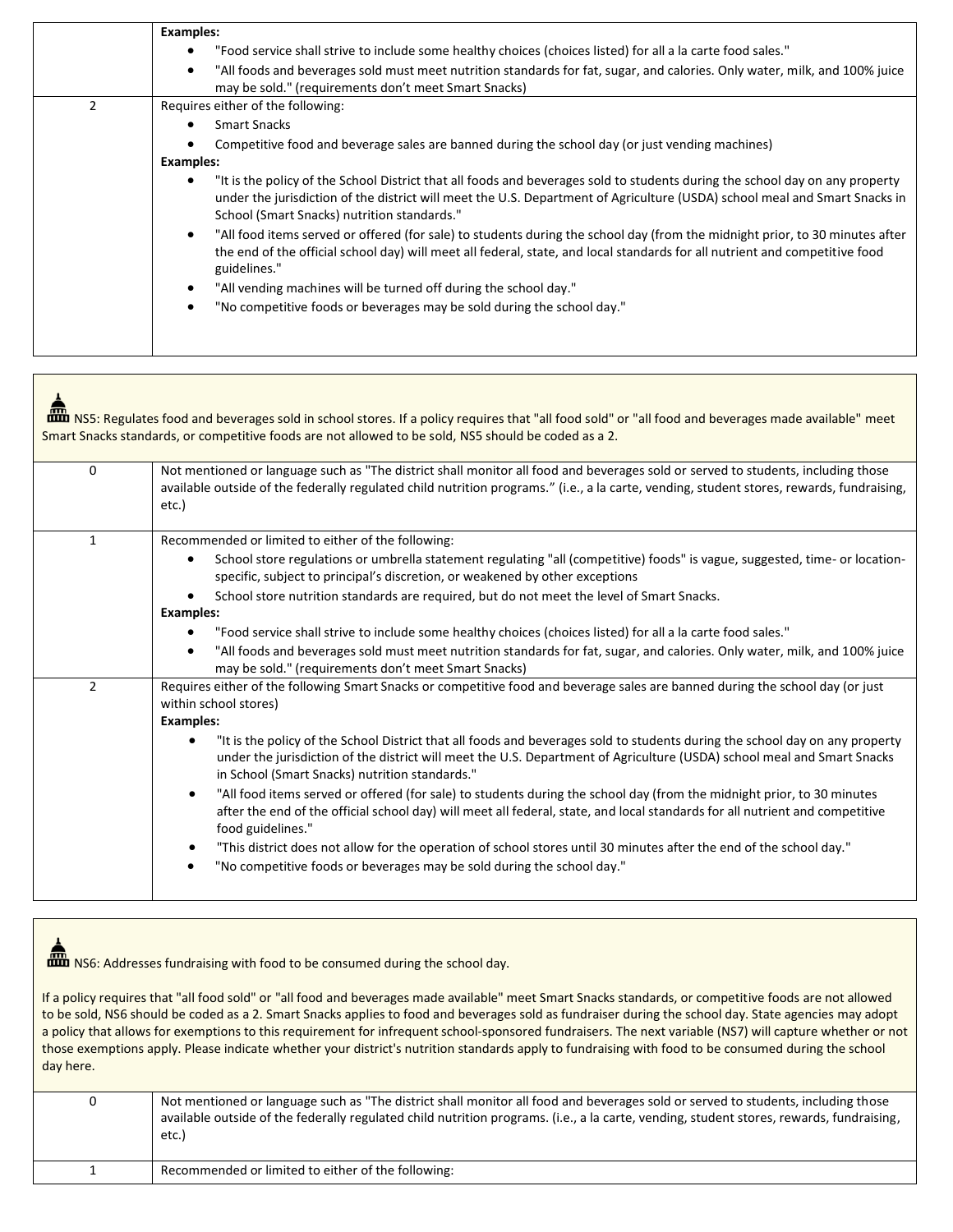| Fundraiser regulations or umbrella statement regulating "all (competitive) foods" is vague, suggested, time- or location-<br>$\bullet$<br>specific, subject to principal's discretion, or weakened by other exceptions                                                                                                 |
|------------------------------------------------------------------------------------------------------------------------------------------------------------------------------------------------------------------------------------------------------------------------------------------------------------------------|
| Fundraiser nutrition standards are required, but do not meet the level of Smart Snacks.                                                                                                                                                                                                                                |
| Examples:                                                                                                                                                                                                                                                                                                              |
| "Food service shall strive to include some healthy choices (choices listed) for all fundraisers."                                                                                                                                                                                                                      |
| "All foods and beverages sold must meet nutrition standards for fat, sugar, and calories. Only water, milk, and 100% juice<br>$\bullet$<br>may be sold." (requirements don't meet Smart Snacks)                                                                                                                        |
| Requires either Smart Snacks or competitive food and beverage sales are banned during the school day (or just fundraisers)                                                                                                                                                                                             |
| <b>Examples:</b>                                                                                                                                                                                                                                                                                                       |
| "It is the policy of the School District that all foods and beverages sold to students during the school day on any property<br>$\bullet$<br>under the jurisdiction of the district will meet the U.S. Department of Agriculture (USDA) school meal and Smart Snacks<br>in School (Smart Snacks) nutrition standards." |
| "All food items served or offered (for sale) to students during the school day (from the midnight prior, to 30 minutes<br>$\bullet$<br>after the end of the official school day) will meet all federal, state, and local standards for all nutrient and competitive<br>food guidelines."                               |
| "There will be no food-related fundraisers held during the school day.                                                                                                                                                                                                                                                 |
| "No competitive foods or beverages may be sold during the school day."<br>$\bullet$                                                                                                                                                                                                                                    |
|                                                                                                                                                                                                                                                                                                                        |
|                                                                                                                                                                                                                                                                                                                        |

NS7: Exemptions for infrequent school-sponsored fundraisers.

Under Smart Snacks, your state may have adopted an exemption policy that allows for a certain number of infrequent school-sponsored fundraisers during which foods and beverages sold do not have to meet Smart Snacks. If your state allows exemptions, it provides the maximum number of exempt fundraisers allowed. However, your school district may have adopted language that limits this number even further, or prohibits exempt fundraisers all together.

| 0 | Not mentioned                                                                                                                                                       |
|---|---------------------------------------------------------------------------------------------------------------------------------------------------------------------|
|   |                                                                                                                                                                     |
|   | Some number of exemptions for infrequent fundraisers are allowed during which foods and beverages sold do not have to meet<br>the Smart Snacks nutrition standards. |
|   |                                                                                                                                                                     |
|   | <b>Example:</b> Smart Snacks nutrition standards apply to all foods and beverages sold to students through district-sponsored                                       |
|   | fundraisers, unless an exemption applies. Each school will be allowed to hold 3 exempt fundraisers per school year during which                                     |
|   | any food or beverages may be sold.                                                                                                                                  |
|   | Zero fundraiser exemptions are allowed                                                                                                                              |
|   | <b>Example:</b> All fundraisers held during the school day must meet Smart Snacks. There are no exemptions                                                          |

NS8: Addresses foods and beverages containing caffeine at the high school level. Use N/A if no high school in district. As of 2014, USDA Smart Snacks standards prohibit the sale of foods and beverages containing caffeine in elementary and middle schools. However, high schools are allowed to sell caffeinated beverages.

| Not mentioned                                                                                                                                                                                                                                                                                                                            |
|------------------------------------------------------------------------------------------------------------------------------------------------------------------------------------------------------------------------------------------------------------------------------------------------------------------------------------------|
| Recommends or suggests high schools not sell foods and/or beverages with caffeine.<br>Example: "High school principals are encouraged to limit the sale of beverages with caffeine to high school students (e.g. coffee<br>from the school store)."                                                                                      |
| Either of the following: Prohibits the sale of foods and/or beverages containing caffeine (with the exception of trace amounts of<br>naturally occurring caffeine) at all grade levels, during the school day; or requires high schools to follow the stricter Smart Snack<br>beverage standards for middle schools.<br><b>Examples:</b> |
| "USDA Smart Snack standards for beverages sold in elementary and middle schools shall also be applied in high schools."<br>٠<br>"Beverages containing caffeine will not be sold on the high school campus."<br>٠<br>"Only water, milk, and 100% juice shall be sold to students during the school day."                                  |

| district. | <b>ARPO</b> NS9: Regulates food and beverages served at class parties and other school celebrations in elementary schools. Use N/A if no elementary schools in |
|-----------|----------------------------------------------------------------------------------------------------------------------------------------------------------------|
| 0         | Not mentioned OR the foods and beverages served are specifically exempted from any district nutrition standards.                                               |
|           |                                                                                                                                                                |
|           | Any of the following:                                                                                                                                          |
|           | Regulations for class parties are required but weakened (e.g., by allowing one traditional party food.)                                                        |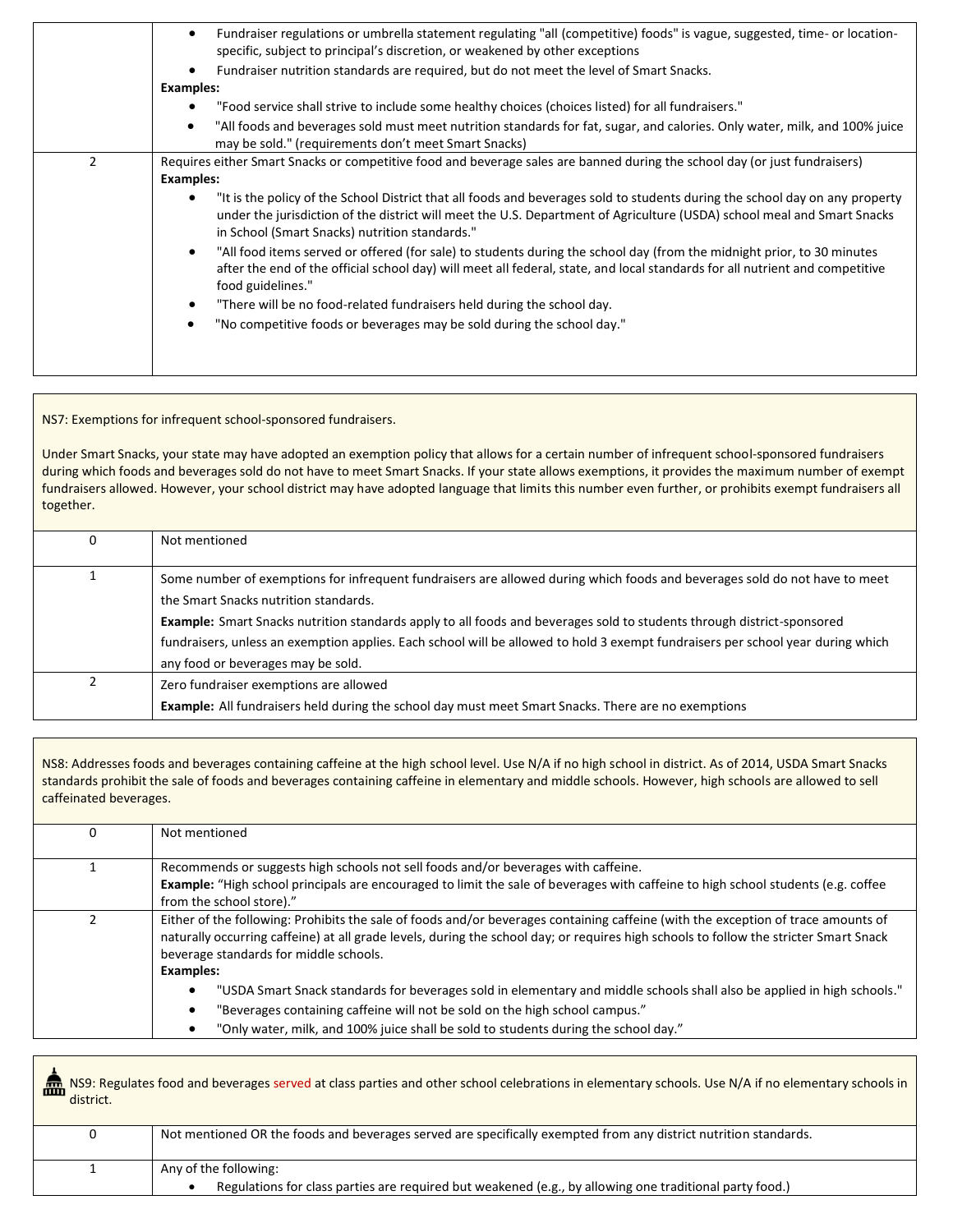|    | Provide a specific and restricted list of food items allowed to be served/distributed/available at class parties or at all<br>times (e.g., limiting to fruits and whole grains).                         |
|----|----------------------------------------------------------------------------------------------------------------------------------------------------------------------------------------------------------|
|    | <b>Examples:</b>                                                                                                                                                                                         |
|    | "The district shall provide parents with a list of allowable party foods that meet the Smart Snack standards.<br>"The district will regulate all food and beverages served during classroom activities." |
|    | "Classroom parties, celebrations, etc. shall be limited to one snack and one beverage from a list of Smart Snack allowable<br>items."                                                                    |
| C. | No food is served during class celebrations.                                                                                                                                                             |
|    | <b>Examples:</b>                                                                                                                                                                                         |
|    | "Classroom celebrations will focus on activities, rather than food. No food will be served."                                                                                                             |
|    | "Due to concerns about food safety and foot allergies, children will be recognized on their birthdays by being given                                                                                     |
|    | special privileges, such as being line leader or teacher's helper for the day. No food will be brought into the classroom."                                                                              |

NS10: Addresses nutrition standards for all foods and beverages served to students after the school day, including, before/after care on school grounds, clubs, and after school programming.

| 0 | Not mentioned or only mentions participate in a program (e.g., CACFP) without stating that program nutrition standards will be<br>followed.                                                                                                                                                                                                                                                                                                                                                              |
|---|----------------------------------------------------------------------------------------------------------------------------------------------------------------------------------------------------------------------------------------------------------------------------------------------------------------------------------------------------------------------------------------------------------------------------------------------------------------------------------------------------------|
|   | Nutrition standards apply to before/aftercare, but they are weaker than CACFP or Smart Snack standards.<br><b>Example:</b> "Only healthy snacks will be served to students in after school programs."                                                                                                                                                                                                                                                                                                    |
|   | Requires that foods and beverages served to students in before/aftercare, whether run by the school or an outside party (e.g.,<br>YMCA) will meet CACFP nutrition standards OR Smart Snacks standards. Policy may state that one of these specific nutrition<br>standards are followed, or may list the specific standards, providing evidence that they are followed.<br>Example: "Snacks in aftercare are served via the Child and Adult Care Food Program and meet the requirements of that program." |

| NS11: Addresses nutrition standards for all foods and beverages sold to students after the school day, including before/after care on school grounds,<br>clubs, and after school programming.                                                                                              |
|--------------------------------------------------------------------------------------------------------------------------------------------------------------------------------------------------------------------------------------------------------------------------------------------|
| Not mentioned                                                                                                                                                                                                                                                                              |
| Nutrition standards apply to extended day, but they are weaker than Smart Snack standards.<br><b>Examples:</b><br>"Only healthy snacks will be sold to children participating in on-site programs after school ends."                                                                      |
| "Snacks sold to students during after school programs must be less than 200 calories and be low in sugar and sodium."                                                                                                                                                                      |
| Requires that foods sold during the extended school day meet or exceed Smart Snacks nutrition standards. Policy must either state<br>that Smart Snacks or federal nutrition standards are used OR document compliance by providing a list of the nutrition standards.<br><b>Examples:</b>  |
| "Snacks sold to children participating in on-site programs after school ends will meet USDA Smart Snack nutrition<br>standards."<br>"All snacks sold to students during after school programs will meet the same nutrition standards as foods sold during the<br>$\bullet$<br>school day." |

| NS12: Addresses food not being used as a reward. |                                                                                                                                                                                                                                                                                                                                                                                                                                                                                                                                                |
|--------------------------------------------------|------------------------------------------------------------------------------------------------------------------------------------------------------------------------------------------------------------------------------------------------------------------------------------------------------------------------------------------------------------------------------------------------------------------------------------------------------------------------------------------------------------------------------------------------|
| 0                                                | Not mentioned OR only allows healthy food to be used as a reward.                                                                                                                                                                                                                                                                                                                                                                                                                                                                              |
|                                                  | Discourages food as a reward.<br><b>Examples:</b><br>"strongly discourage the use of food/beverages as a reward or punishment."<br>" will encourage non-food alternatives as rewards."<br>"Food should not be used as a reward."                                                                                                                                                                                                                                                                                                               |
|                                                  | Prohibits food as a reward. Prohibition of food as a reward with the exception of Individual(ized) Academic Plans (IAP) or<br>Individual(ized) Education Plans (IEP) still qualifies for a rating of "2."<br><b>Examples:</b><br>"Food rewards or incentives shall not be used in classrooms to encourage student achievement or desirable behavior."<br>"The use of food or candy as a classroom reward in any school is prohibited."<br>"Schools will not use food or beverages as rewards for academic, classroom, or sports performances." |

NS13: Addresses availability of free drinking water throughout the school day.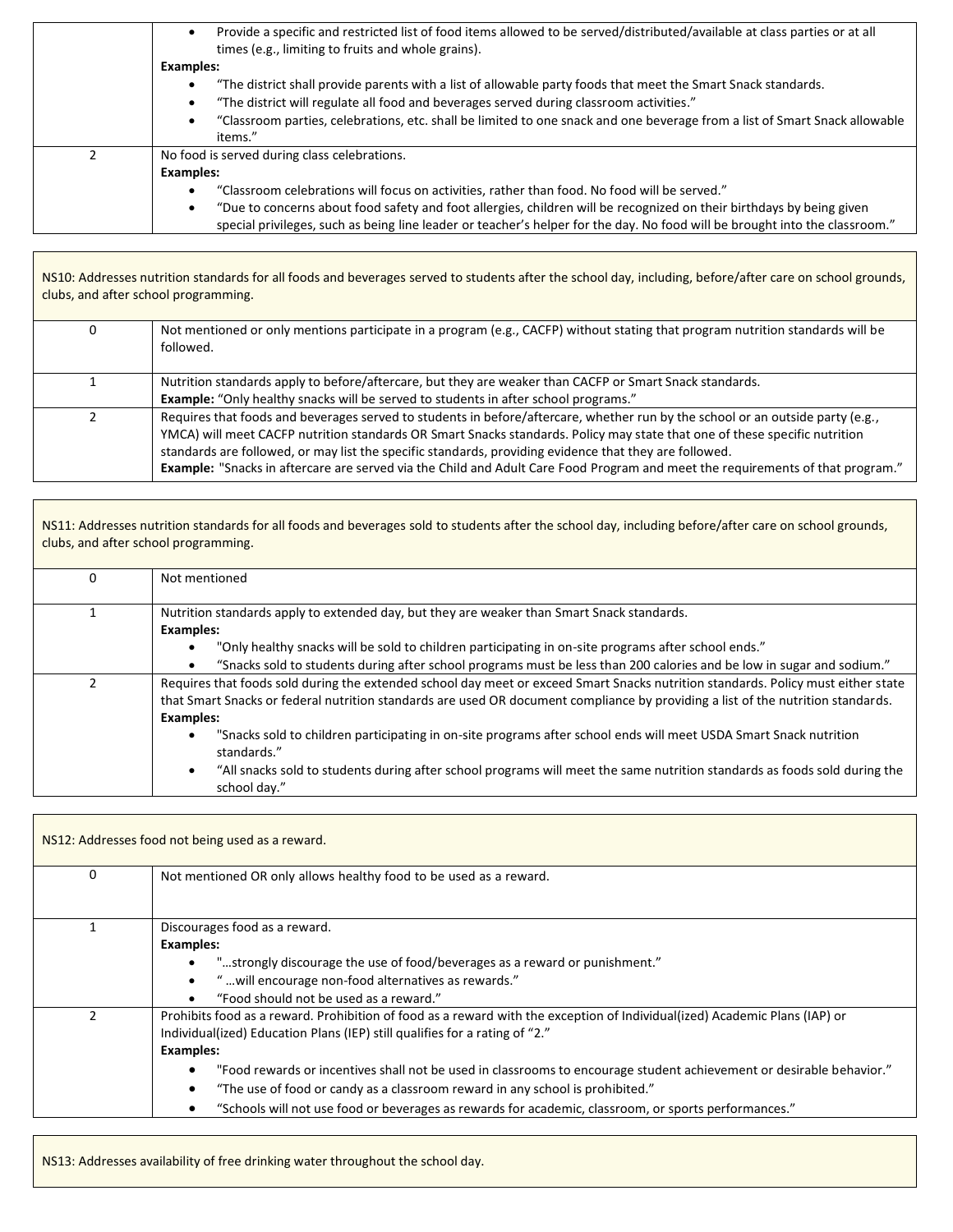| 0 | Not mentioned or only mentions water availability where meals are served.                                                        |
|---|----------------------------------------------------------------------------------------------------------------------------------|
|   | Availability of free water is suggested or encouraged.<br><b>Examples:</b>                                                       |
|   | "Water should be accessible during hours of school operation through choices such as drinking fountains or vending<br>machines." |
|   | "Schools are encouraged to provide drinking fountains throughout the school campus."                                             |
|   | Free water is always available.                                                                                                  |
|   | <b>Examples:</b>                                                                                                                 |
|   | "Students and staff will have access to free, safe, and fresh drinking water throughout the school day."                         |
|   | "Drinking water fountains will be made available to students and staff throughout the school building."<br>٠                     |
|   | "Students will be provided free access to drinking water throughout the school day."                                             |
|   | "Students are allowed to bring in bottled water from home."                                                                      |

| $=\chi$<br>PEPA1: There is a written physical education curriculum for grades K-12. |                                                                                                                                                                                                                                                                                                                                                                                                                                                                                                                                 |
|-------------------------------------------------------------------------------------|---------------------------------------------------------------------------------------------------------------------------------------------------------------------------------------------------------------------------------------------------------------------------------------------------------------------------------------------------------------------------------------------------------------------------------------------------------------------------------------------------------------------------------|
| 0                                                                                   | Not mentioned                                                                                                                                                                                                                                                                                                                                                                                                                                                                                                                   |
|                                                                                     | Vague and/or suggested<br><b>Example:</b> "Physical education will enable students to acquire the knowledge and skills necessary to maintain physical fitness,<br>participate in physical activities and make healthy lifestyle choices."                                                                                                                                                                                                                                                                                       |
|                                                                                     | Clear that school district has a written physical education curriculum for each grade K-12 (e.g., policy describes a comprehensive<br>physical education curriculum- for "K-12," "all levels," or "all students").<br>Example: "The school district's comprehensive, standards-based physical education curriculum identifies the progression of skill<br>development in grades K-12. Physical education curriculum revision will follow a formally established periodic review cycle<br>congruent to other academic subjects." |

| PEPA2: The written physical education curriculum for each grade is aligned with national and/or state physical education standards. |                                                                                                                                                                                                                                                                                                   |
|-------------------------------------------------------------------------------------------------------------------------------------|---------------------------------------------------------------------------------------------------------------------------------------------------------------------------------------------------------------------------------------------------------------------------------------------------|
| 0                                                                                                                                   | Not mentioned                                                                                                                                                                                                                                                                                     |
|                                                                                                                                     | Vague and/or suggested<br>Example:<br>"The physical education curriculum should follow existing standards."                                                                                                                                                                                       |
|                                                                                                                                     | Required. School district requires the written physical education curriculum to be aligned with state and/or national physical<br>education standards<br><b>Example:</b> "The physical education curriculum for grades K-12 will be aligned with established state physical education standards." |

|   | PEPA3: Physical education promotes a physically active lifestyle.                                                  |
|---|--------------------------------------------------------------------------------------------------------------------|
| O | Not mentioned                                                                                                      |
|   | Any of the following:                                                                                              |
|   | Suggests that physical education promotes a physically active lifestyle                                            |
|   | Suggests NASPE standards                                                                                           |
|   | Suggests that physical education programs focus on self-assessment                                                 |
|   | <b>Example:</b> "Physical education programs should promote an active lifestyle"                                   |
|   | Required. Any of the following:                                                                                    |
|   | Requires physical education to teach lifetime activities                                                           |
|   | Requires schools to follow NASPE standards                                                                         |
|   | Focuses on self-assessment through a "Fitnessgram" or "Activity gram"                                              |
|   | Examples:                                                                                                          |
|   | "Schools will provide physical education that fosters lifelong habits of physical activity."                       |
|   | "Physical education shall focus on personal fitness."                                                              |
|   | "Shall provide all students physical education that teaches them the skills needed for lifelong physical fitness." |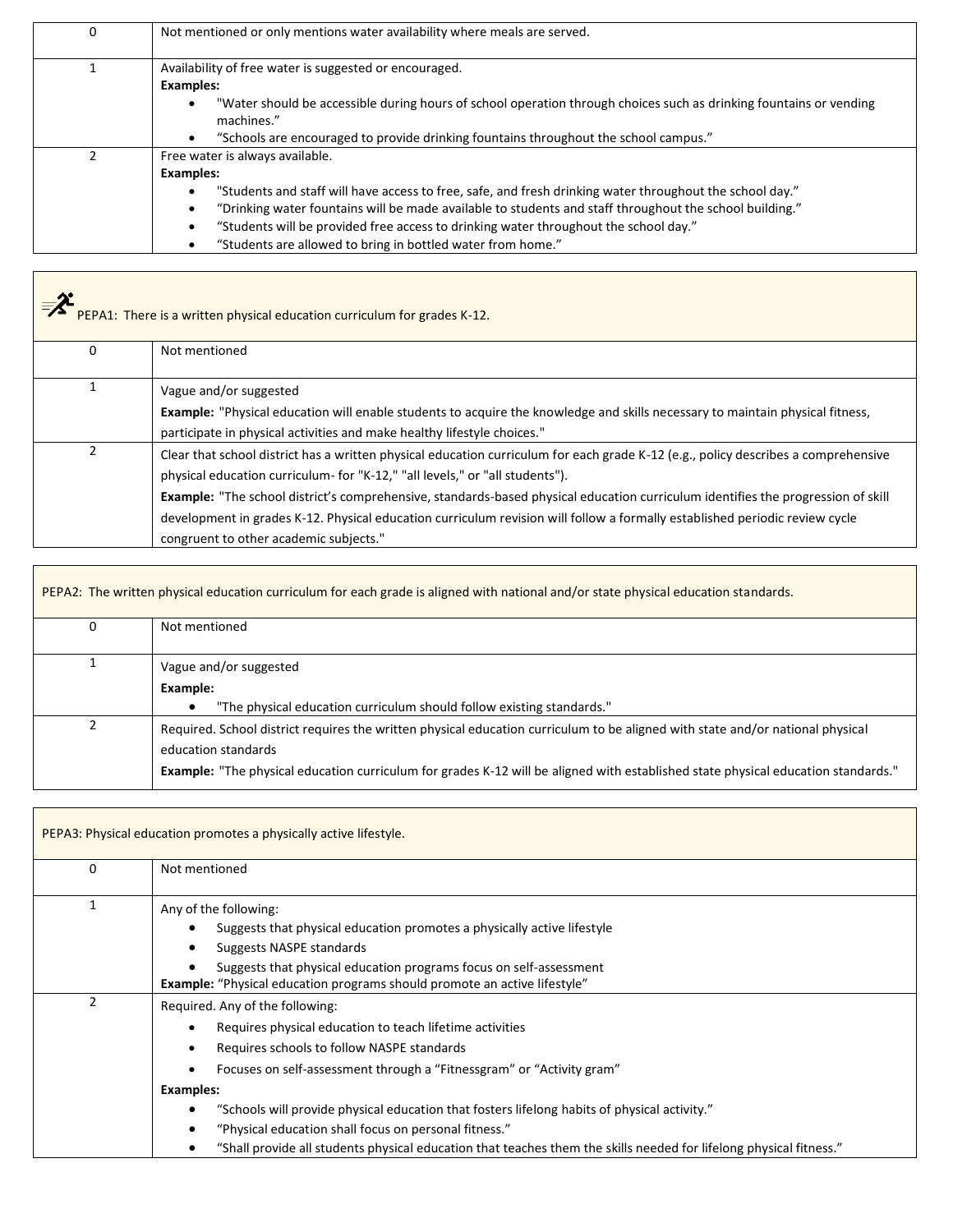| PEPA4: Addresses time per week of physical education instruction for all elementary school students. Use N/A if no elementary schools in district. |                                                                                                                                                                                                                                                                                                                                                                                |
|----------------------------------------------------------------------------------------------------------------------------------------------------|--------------------------------------------------------------------------------------------------------------------------------------------------------------------------------------------------------------------------------------------------------------------------------------------------------------------------------------------------------------------------------|
| 0                                                                                                                                                  | Not mentioned                                                                                                                                                                                                                                                                                                                                                                  |
|                                                                                                                                                    | Vague and/or suggested OR requires less than 150 minutes/week of physical education.<br><b>Examples:</b><br>"Elementary schools should provide 150 minutes per week of physical education instruction."<br>"All students in grades one through eight are required to complete an average of one hundred instructional minutes<br>$\bullet$<br>per week of physical education." |
| $\mathcal{P}$                                                                                                                                      | Required. School district requires 150 minutes/week of physical education instruction for all elementary school students through<br>the entire school year<br><b>Example:</b> "All elementary school students shall receive 150 minutes per week of physical education instruction throughout the<br>school year."                                                             |

 $\overline{\phantom{0}}$ 

 $\overline{\phantom{0}}$ 

| $\Omega$       | Not mentioned                                                                                                                                                                                                                                                                                                         |
|----------------|-----------------------------------------------------------------------------------------------------------------------------------------------------------------------------------------------------------------------------------------------------------------------------------------------------------------------|
| 1              | Vague and/or suggested OR requires less than 225 minutes/week of physical education<br><b>Examples:</b><br>"Middle schools should provide 225 minutes per week of physical education instruction."<br>$\bullet$                                                                                                       |
|                | "All students in grades one through eight are required to complete an average of one hundred instructional minutes<br>$\bullet$<br>per week of physical education."                                                                                                                                                   |
| $\mathfrak{p}$ | Required. Clear that school district requires 225 minutes/week of physical education instruction for all middle school students<br>through the entire school year<br><b>Example:</b> "All middle school students shall receive 225 minutes per week of physical education instruction throughout the school<br>year." |

| PEPA6: Addresses time per week of physical education instruction for all high school students. Use N/A if no high schools in district. |                                                                                                                                                                                                                                                                                                                    |
|----------------------------------------------------------------------------------------------------------------------------------------|--------------------------------------------------------------------------------------------------------------------------------------------------------------------------------------------------------------------------------------------------------------------------------------------------------------------|
| 0                                                                                                                                      | Not mentioned                                                                                                                                                                                                                                                                                                      |
|                                                                                                                                        | Vague and/or suggested OR requires less than 225 minutes/week of physical education<br>Example: "High schools should provide 225 minutes per week of physical education instruction."                                                                                                                              |
|                                                                                                                                        | Required. Clear that school district requires 225 minutes/week of physical education instruction for all high school students<br>through the entire school year.<br><b>Example:</b> "All high school students shall receive 225 minutes per week of physical education instruction throughout the school<br>vear." |

| PEPA7: Addresses qualifications for physical education teachers for grades K-12. |                                                                                                                                                                           |
|----------------------------------------------------------------------------------|---------------------------------------------------------------------------------------------------------------------------------------------------------------------------|
|                                                                                  | Not mentioned                                                                                                                                                             |
|                                                                                  | Vague and/or suggested<br><b>Example:</b> "Physical education should be taught by a licensed teacher."                                                                    |
|                                                                                  | Reguired<br><b>Example:</b> "Physical education for grades K-12 is required to be taught by a certified/licensed teacher who is endorsed to teach<br>physical education." |

| PEPA8: Addresses providing physical education training for physical education teachers. |                        |
|-----------------------------------------------------------------------------------------|------------------------|
|                                                                                         | Not mentioned          |
|                                                                                         |                        |
|                                                                                         | Vague and/or suggested |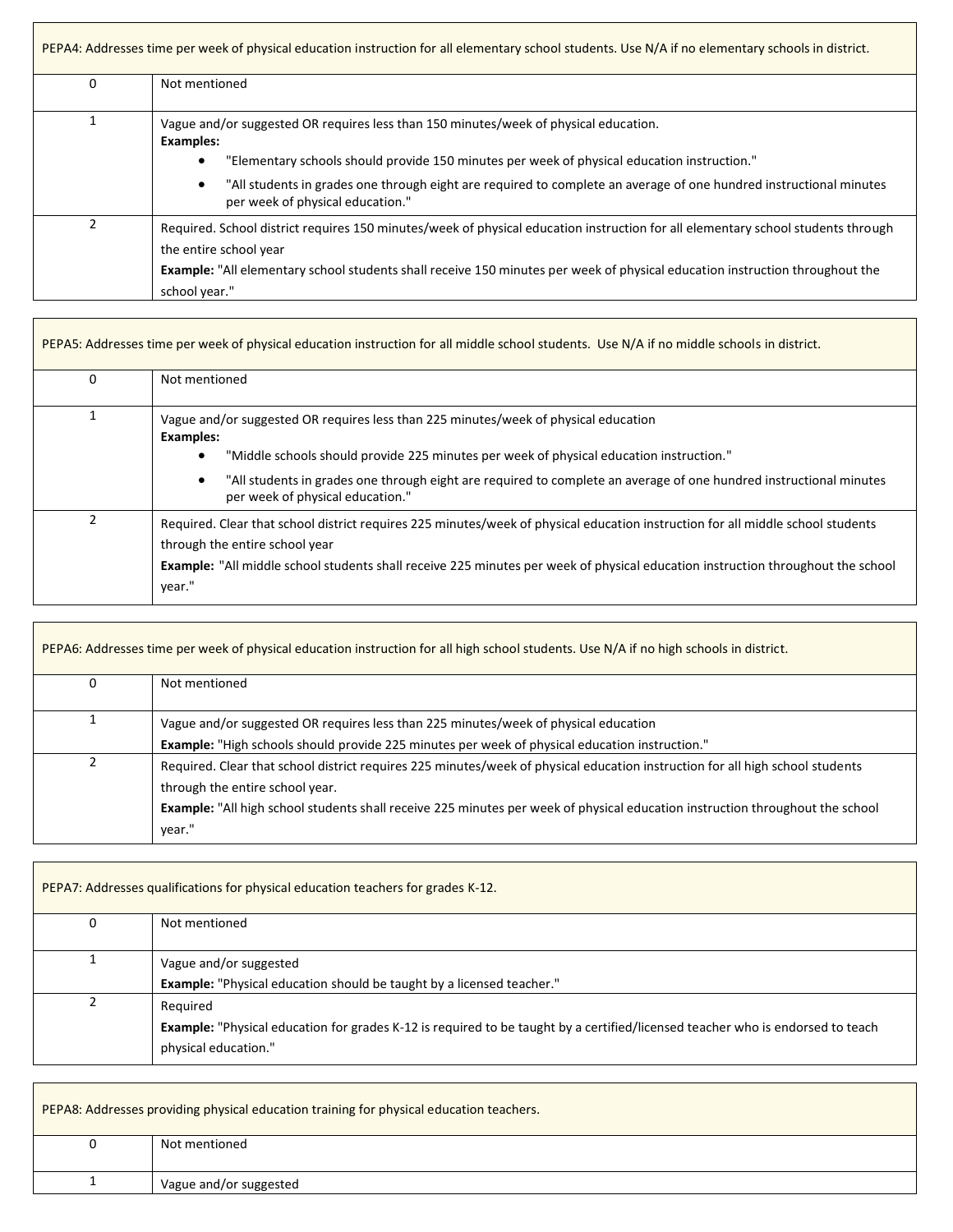|   | <b>Example:</b> "All staff involved in physical education should be provided with opportunities for professional development."    |
|---|-----------------------------------------------------------------------------------------------------------------------------------|
| ▴ | Required. Clear that all physical education teachers are required to receive annual professional development specific to physical |
|   | education/physical activity content                                                                                               |
|   | Example: "The school district shall provide all physical education teachers with annual professional development opportunities    |
|   | that are focused on physical education/physical activity topics and competencies specifically for physical education teachers."   |

PEPA9: Addresses physical education exemption requirements for all students. An exemption is when students are permitted to not take PE because of enrollment in other courses such as math, science or vocational training. This does not include exemptions due to disability, religious or medical reasons.

| 0 | Not mentioned                                                                                                                                                                                                                                                                                                                                                                                  |
|---|------------------------------------------------------------------------------------------------------------------------------------------------------------------------------------------------------------------------------------------------------------------------------------------------------------------------------------------------------------------------------------------------|
|   | Vague and/or suggested: School district discourages exemptions from PE due to taking other courses or training.<br><b>Examples:</b><br>• "The school district discourages students from taking driver's education in place of required physical education."<br>"Unless otherwise exempted, all students will be required to engage in the District's physical education program."<br>$\bullet$ |
|   | Required. Clear that school district prohibits students from being exempt from PE for other courses or vocational training<br><b>Example:</b> "Schools may not allow students to be exempt for required physical education class time or credit."                                                                                                                                              |

PEPA10: Addresses physical education substitution for all students. A substitution is when students are permitted to not take PE because they are engaged in another physical activity such as JORTC or other school sports. 0 Not mentioned or allows exemptions **Example:** JROTC may be substituted for the 1/2 credit of PE required to graduate from high school." 1 Vague and/or suggested: School district discourages exemptions from PE due to taking other courses or training **Example:** "The school district discourages students from substituting other school or community activities for physical education class time or credit in place of required physical education." 2 Required. Clear that school district prohibits students from being exempt from PE for other school or community activities for physical education class time or credit. **Example:** "There will be no substitutions allowed for the physical education time requirement."

| $=\chi$<br>PEPA11: Addresses family and community engagement in physical activity opportunities at all schools. |                                                                                                                                                                                                                                   |  |
|-----------------------------------------------------------------------------------------------------------------|-----------------------------------------------------------------------------------------------------------------------------------------------------------------------------------------------------------------------------------|--|
| 0                                                                                                               | Not mentioned                                                                                                                                                                                                                     |  |
|                                                                                                                 | Vague and/or suggested<br><b>Example:</b> "Physical activity opportunities should be provided at the school for families and community members."                                                                                  |  |
|                                                                                                                 | Required.<br><b>Example:</b> "All schools are required to develop comprehensive school physical activity programs that address family and<br>community engagement in physical activity, and provide a wide-variety of offerings." |  |

| $\equiv$ $\chi$ $\sim$<br>PEPA12: Addresses before and after school physical activity for all students including clubs, intramural, interscholastic opportunities. |                                                                                                                                   |  |
|--------------------------------------------------------------------------------------------------------------------------------------------------------------------|-----------------------------------------------------------------------------------------------------------------------------------|--|
|                                                                                                                                                                    | Not mentioned                                                                                                                     |  |
|                                                                                                                                                                    | Vague and/or suggested<br><b>Example:</b> "Students should have the opportunity to be physically active before and after school." |  |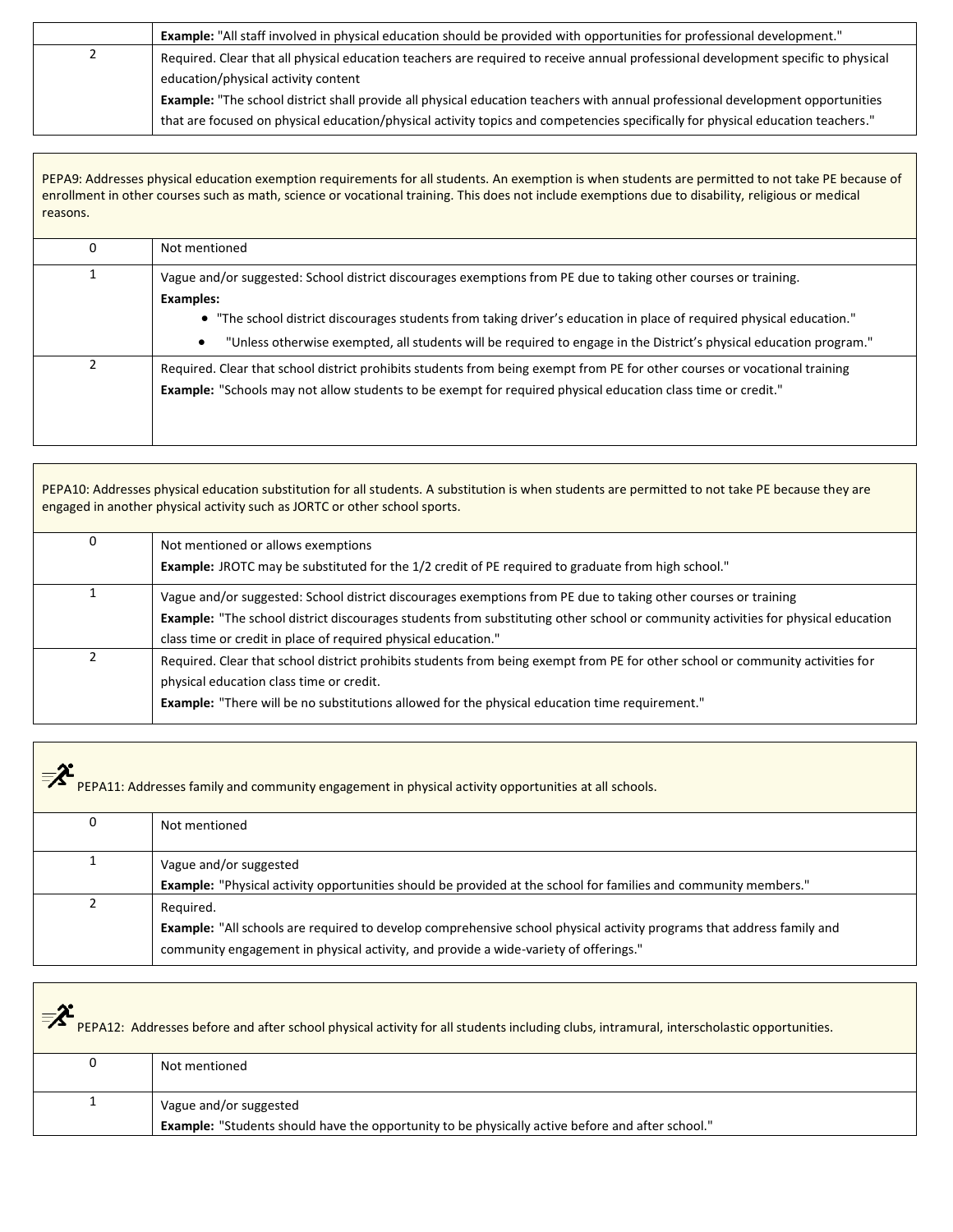| ∼ | Required. Provision of physical activity classes, clubs, or interscholastic activities is required.                       |
|---|---------------------------------------------------------------------------------------------------------------------------|
|   | <b>Examples:</b>                                                                                                          |
|   | "Schools shall provide physical activity opportunities for all students before and after school in all elementary, middle |
|   | and high schools."                                                                                                        |
|   | "Physical activity clubs and intramurals shall be available during before and after-school hours."                        |

| PEPA13: Addresses recess for all elementary school students. Use N/A if no elementary schools in the district. |                                                                                                                                                                                                                                                                                                                                            |
|----------------------------------------------------------------------------------------------------------------|--------------------------------------------------------------------------------------------------------------------------------------------------------------------------------------------------------------------------------------------------------------------------------------------------------------------------------------------|
| 0                                                                                                              | Not mentioned                                                                                                                                                                                                                                                                                                                              |
|                                                                                                                | Either of the following:<br>School district suggests that recess be provided for all elementary school students.<br>٠<br>School district requires recess without including a required amount of minutes each day.<br>$\bullet$<br><b>Example:</b> "Schools should provide students with opportunities for play when weather permits."      |
|                                                                                                                | Required. Addresses at least 20 minutes of daily recess for all elementary school students<br><b>Examples:</b><br>"Schools shall provide at least 20 minutes of active daily recess to all elementary school students."<br>All schools are required to schedule 20 minutes of recess daily for every class in the school master schedule." |

| PEPA14: Addresses physical activity breaks during school. |                                                                                                                                                                                                                                                                                                                                                                                                                            |
|-----------------------------------------------------------|----------------------------------------------------------------------------------------------------------------------------------------------------------------------------------------------------------------------------------------------------------------------------------------------------------------------------------------------------------------------------------------------------------------------------|
| 0                                                         | Not mentioned                                                                                                                                                                                                                                                                                                                                                                                                              |
|                                                           | Vague and/or suggested: School district suggests physical activity breaks.<br><b>Example:</b> "Teachers should provide students with physical activity breaks."                                                                                                                                                                                                                                                            |
| 2                                                         | Required. School district requires that all K-12 school students be provided with daily physical activity breaks during the school day.<br><b>Examples:</b><br>"Each school shall provide at least one physical activity break for every 60 minutes of academic instruction daily."<br>"Schools must schedule a twenty minute mid-morning break each day to provide all students with physical activity<br>opportunities." |

| PEPA15: Joint or shared-use agreements for physical activity participation at all schools. |                                                                                                                                                                                                                                                                                                                                                                                        |
|--------------------------------------------------------------------------------------------|----------------------------------------------------------------------------------------------------------------------------------------------------------------------------------------------------------------------------------------------------------------------------------------------------------------------------------------------------------------------------------------|
|                                                                                            | Not mentioned                                                                                                                                                                                                                                                                                                                                                                          |
|                                                                                            | Vague or suggested: District encourages schools to enter into joint-use agreements for community use of school facilities and<br>school use of community facilities for physical activity programming<br>Example: "Schools should develop joint-use agreements in order to provide physical activity opportunities for community<br>members at the school."                            |
|                                                                                            | Required: District requires schools to enter into joint-use agreements for community use of school facilities and school use of<br>community facilities for physical activity programming.<br>Example: "All schools will develop joint-use agreements with community partners in order to provide expanded physical activity<br>opportunities for all students and community members." |

Г

| PEPA16: District addresses active transport (Safe Routes to School) for all K-12 students who live within walkable/bikeable distance. |                                                                                                                                                                                                                                                                                                                              |
|---------------------------------------------------------------------------------------------------------------------------------------|------------------------------------------------------------------------------------------------------------------------------------------------------------------------------------------------------------------------------------------------------------------------------------------------------------------------------|
| 0                                                                                                                                     | Not mentioned                                                                                                                                                                                                                                                                                                                |
|                                                                                                                                       | Vague and/or suggested<br><b>Example:</b> "Schools should promote walking and biking to school."                                                                                                                                                                                                                             |
|                                                                                                                                       | Required. Clear that school district requires school to develop an active transport program.<br>Example: "Each school shall partner with local government and community-based agencies to support active transport to school to<br>implement a comprehensive active transport program (i.e. Safe Routes to School Program)." |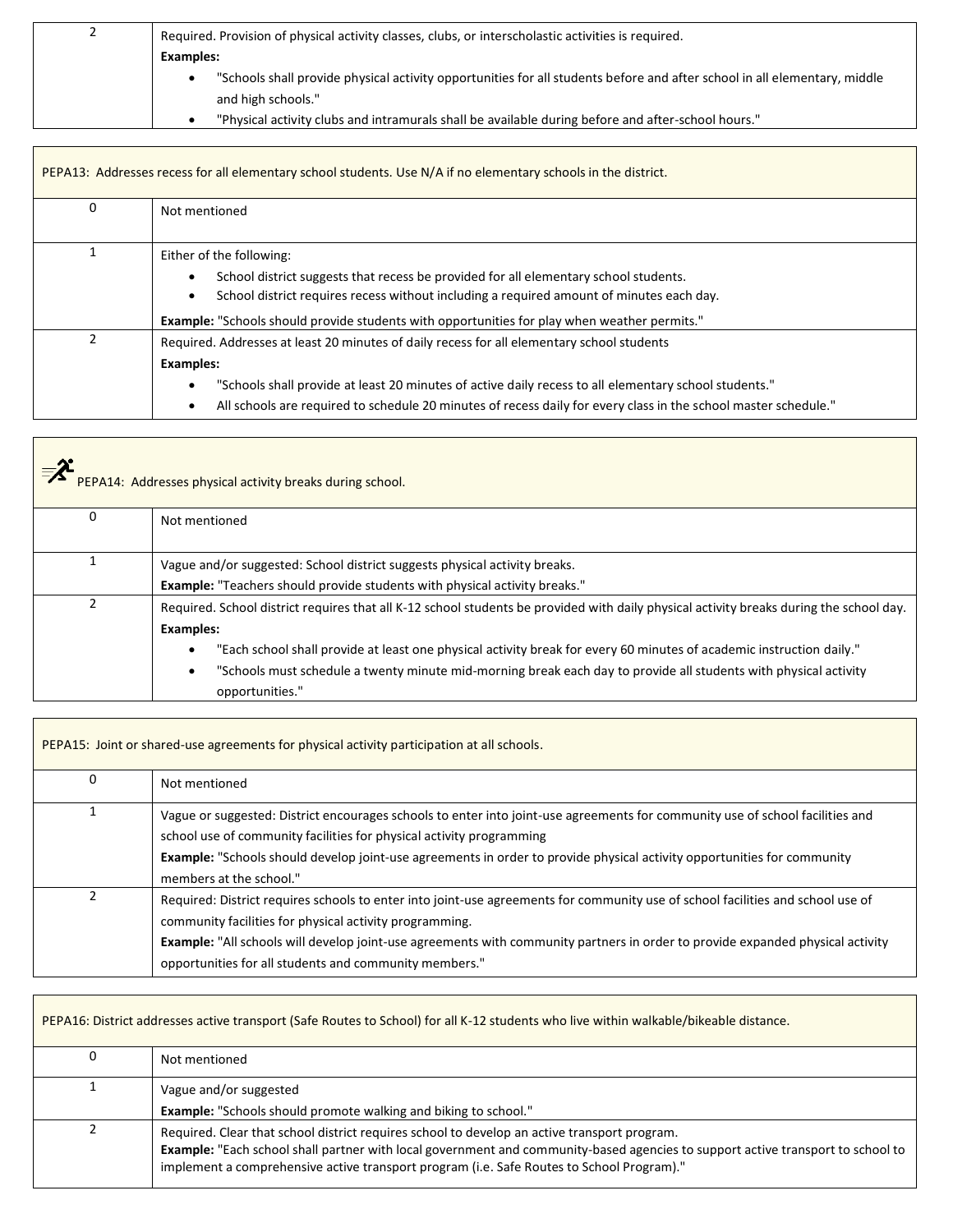| WPM1: Encourages staff to model healthy eating and physical activity behaviors. |                                                                                                                                                                                                                                                                                                                     |  |
|---------------------------------------------------------------------------------|---------------------------------------------------------------------------------------------------------------------------------------------------------------------------------------------------------------------------------------------------------------------------------------------------------------------|--|
| 0                                                                               | Not mentioned                                                                                                                                                                                                                                                                                                       |  |
|                                                                                 | Either of the following:<br>Suggests district or school administrators encourage staff to model healthy eating and physical activity behaviors<br>Encourages modeling healthy eating OR physical activity, but not both<br>$\bullet$<br>Example: "Principals should encourage staff to model healthy eating habits" |  |
|                                                                                 | Requires district or school administrators to encourage staff to model healthy eating AND physical activity behaviors<br><b>Example:</b> "School staff members shall be encouraged to model healthy eating and physical activity behaviors"                                                                         |  |

| $\equiv$ $\lambda$ | WPM2: Addresses strategies to support employee wellness.                                                                                                                                                                                                                                                                                                                                                                                                                                                                                                                                                                                                                                                                                                                                          |
|--------------------|---------------------------------------------------------------------------------------------------------------------------------------------------------------------------------------------------------------------------------------------------------------------------------------------------------------------------------------------------------------------------------------------------------------------------------------------------------------------------------------------------------------------------------------------------------------------------------------------------------------------------------------------------------------------------------------------------------------------------------------------------------------------------------------------------|
| 0                  | Not mentioned                                                                                                                                                                                                                                                                                                                                                                                                                                                                                                                                                                                                                                                                                                                                                                                     |
|                    | Suggests employee wellness activities<br><b>Example:</b> "The district desires to provide a comprehensive program promoting healthy eating and PA for district students and<br>staff."                                                                                                                                                                                                                                                                                                                                                                                                                                                                                                                                                                                                            |
| 2                  | Specific strategies to support employee wellness are outlined<br><b>Examples:</b><br>"Health and wellness classes will be offered to staff."<br>"Activity programs will be available for staff."<br>"School physical activity equipment will be available for use by staff before or after school to support employee<br>$\bullet$<br>wellness."<br>"Free water and healthy snacks will be available in the staff break room."<br>$\bullet$<br>"Each school is required to develop a comprehensive school physical activity program which allows staff to participate in<br>$\bullet$<br>or lead physical activity opportunities throughout the school day. In addition, an employee wellness program will be<br>implemented in each building to meet the unique wellness needs of school staff." |

| $=\chi$<br>WPM3: Addresses using physical activity as a reward. |                                                                                                                                                                                                                                                       |
|-----------------------------------------------------------------|-------------------------------------------------------------------------------------------------------------------------------------------------------------------------------------------------------------------------------------------------------|
|                                                                 | Not mentioned                                                                                                                                                                                                                                         |
|                                                                 | Suggests that staff is encouraged to use extra physical activity when rewards are used<br>Example: "Teachers may use non-food alternatives as rewards. For example, extra recess may be provided when time allows."                                   |
|                                                                 | Staff is encouraged to use physical activity as a reward<br><b>Example:</b> "Food rewards are prohibited and teachers are provided with a list of alternative ideas. We strongly recommend staff<br>use physical activity as a reward when feasible." |

Г

٦

| WPM4: Addresses physical activity not being used as a punishment. |                                                                                                                                                                                                                                                                              |
|-------------------------------------------------------------------|------------------------------------------------------------------------------------------------------------------------------------------------------------------------------------------------------------------------------------------------------------------------------|
| 0                                                                 | Not mentioned                                                                                                                                                                                                                                                                |
|                                                                   | Discourages using physical activity as a punishment.                                                                                                                                                                                                                         |
|                                                                   | <b>Example:</b> "Teachers are discouraged from assigning physical activity as student punishment."                                                                                                                                                                           |
|                                                                   | Prohibits using physical activity as a punishment.                                                                                                                                                                                                                           |
|                                                                   | <b>Examples:</b>                                                                                                                                                                                                                                                             |
|                                                                   | "Physical activity may not be assigned to students as a consequence of poor behavior or punishment for any reason.<br>$\bullet$<br>(Example: running laps or jogging around a playground)"                                                                                   |
|                                                                   | "Students shall not be required to engage in physical activity as punishment. For example, students may not be singled<br>$\bullet$<br>out to run extra laps, or perform other physical activities that the entire class is not engaged in, as a behavioral<br>consequence." |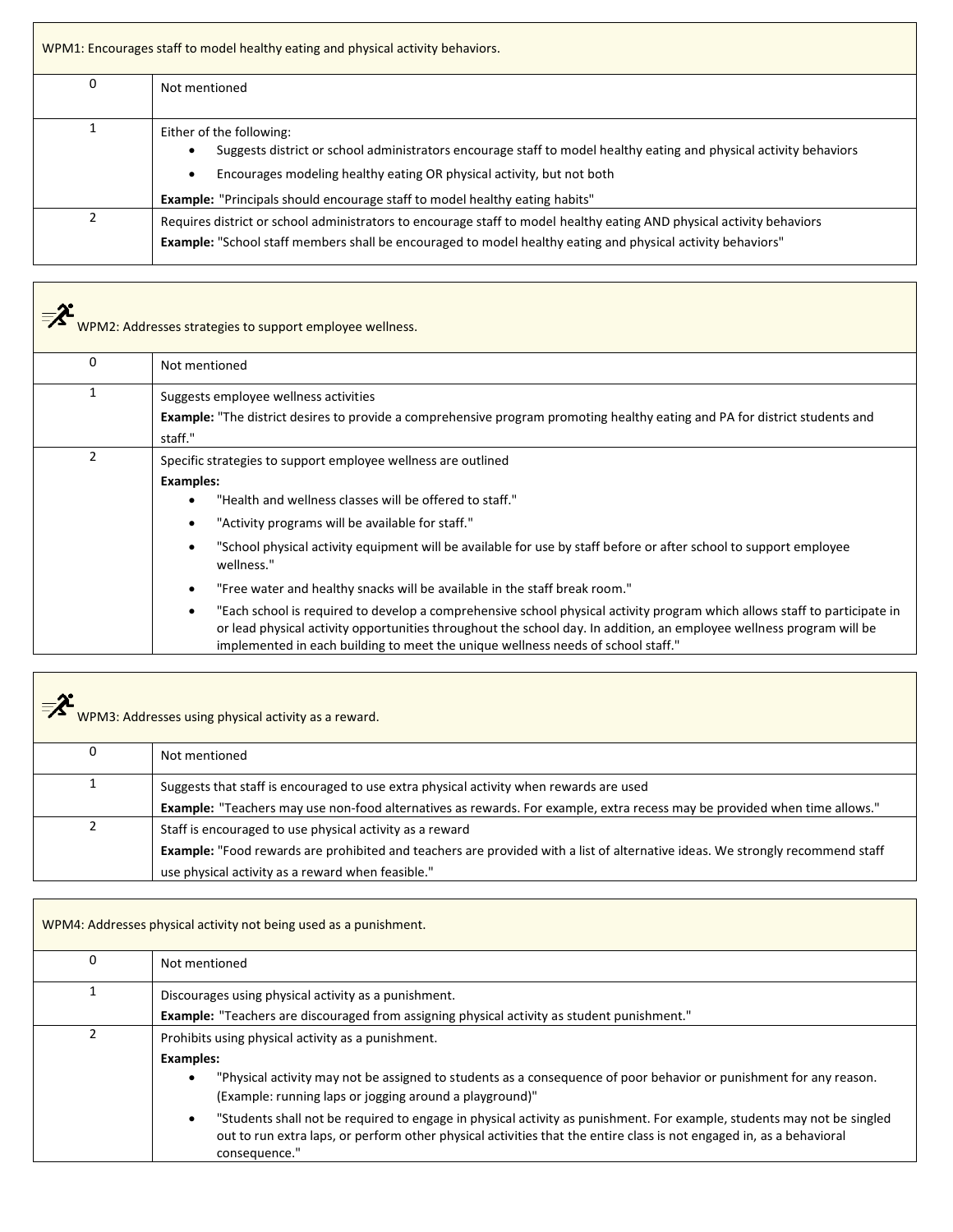| WPM5: Addresses physical activity not being withheld as a punishment. |                                                                                                                                                                                          |
|-----------------------------------------------------------------------|------------------------------------------------------------------------------------------------------------------------------------------------------------------------------------------|
|                                                                       | Not mentioned                                                                                                                                                                            |
|                                                                       | Discourages withholding PA as a punishment<br><b>Example:</b> "The administration believes that recess and other opportunities for physical activity are an essential part of the school |
|                                                                       | day. Teachers are encouraged to find alternatives to withholding recess or other physical activities as a punishment."                                                                   |
|                                                                       | Prohibits withholding PA as a punishment                                                                                                                                                 |
|                                                                       | <b>Example:</b> "Recess, PE or other physical activities will not be withheld from students as a punishment for poor behavior or                                                         |
|                                                                       | incomplete class work."                                                                                                                                                                  |

| WPM6: Specifies marketing to promote healthy food and beverage choices. |                                                                                                                                                                                                |
|-------------------------------------------------------------------------|------------------------------------------------------------------------------------------------------------------------------------------------------------------------------------------------|
|                                                                         | Not mentioned                                                                                                                                                                                  |
|                                                                         | Vague or suggested<br><b>Example:</b> "Marketing strategies, such as taste tests and signage in the cafeteria, should be used to promote healthy food and<br>beverages throughout the school." |
|                                                                         | Required<br>Example: "The healthiest choices, such as salads and fruit, will be prominently displayed in the cafeterias to encourage students to<br>make healthy choices."                     |

WPM7: Restricts marketing on the school campus during the school day to only those foods and beverages that meet Smart Snacks standards. £

School marketing includes food and beverage advertising and other marketing, such as the name or depiction of products, brands, logos, trade marks, or spokespersons or characters, on any property or facility owned or leased by the school district or school (such as school buildings and campus, outside and areas adjacent to school buildings, athletic fields, school buses, parking lots, or other facilities) and used at any time for school-related activities. Federal Rule language states that schools may only "permit marketing on the school campus during the school day of those foods and beverages that meet the nutrition standards under 210.11 and promote student health and reduce childhood obesity."

| 0              | Not mentioned                                                                                                                                                                                                           |
|----------------|-------------------------------------------------------------------------------------------------------------------------------------------------------------------------------------------------------------------------|
|                | Vague or suggested or restricts marketing to district nutrition standards that do not rise to the level of Smart Snacks                                                                                                 |
|                | <b>Examples:</b>                                                                                                                                                                                                        |
|                | "Food service providers should be sensitive to the nutrition environment when displaying logos/trademarks on school<br>grounds."                                                                                        |
|                | "Marketing on the school campus will be limited to those products that are allowed to be sold according to the district's<br>$\bullet$<br>nutrition standards." (district nutrition standards do not meet Smart Snacks) |
| $\overline{2}$ | Restricts marketing of foods and beverages on the school campus, during the school day to those items that meet Smart Snacks                                                                                            |
|                | <b>Examples:</b>                                                                                                                                                                                                        |
|                | "School-based marketing shall be consistent with Smart Snacks nutrition standards."                                                                                                                                     |
|                | "Marketing on the school campus will be limited to those products that are allowed to be sold according to the district's<br>$\bullet$<br>nutrition standards." (district nutrition standards require Smart Snacks)     |

| WPM8: Specifically addresses marketing on school property (e.g., signs, scoreboards, sports equipment). |                                                                                                                                                                                                                                                                                                                            |
|---------------------------------------------------------------------------------------------------------|----------------------------------------------------------------------------------------------------------------------------------------------------------------------------------------------------------------------------------------------------------------------------------------------------------------------------|
| 0                                                                                                       | Not mentioned                                                                                                                                                                                                                                                                                                              |
|                                                                                                         | Restrictions are vague, suggested or weakened by exceptions such as time, location, or a principal's discretion.<br><b>Example:</b> "Display and advertising of unhealthful foods is strongly discouraged on school grounds."                                                                                              |
|                                                                                                         | Prohibits ALL advertising of food and beverages that cannot be sold during the school day/do not meet Smart Snack nutrition<br>standards and specifically prohibits this advertising on school property (signs, banners, scoreboards, etc.) or will prohibit at time of<br>renewal of sponsorship agreements.<br>Examples: |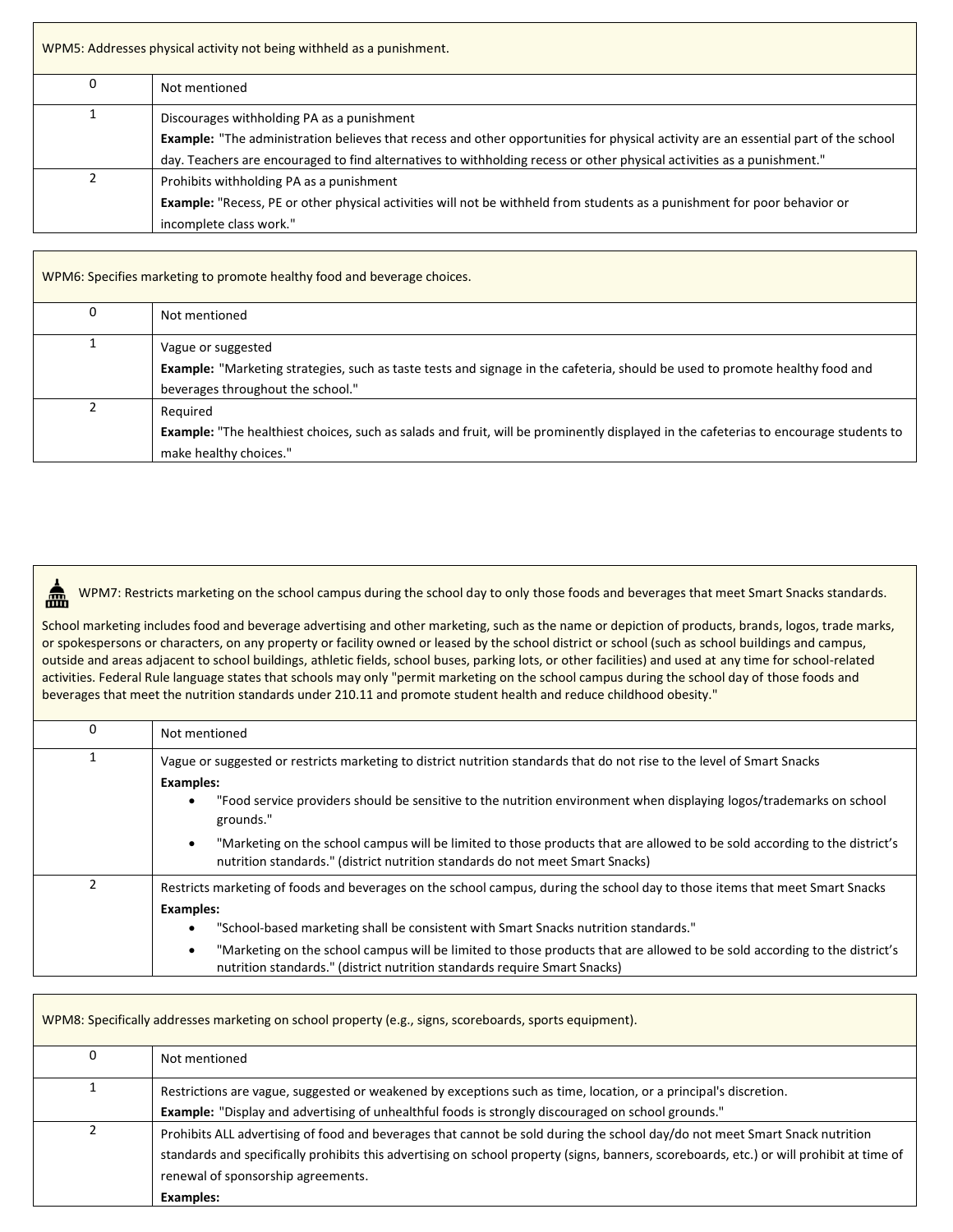| "Busses, building exteriors, score boards, etc. on and around school property shall be free of brands and illustrations of<br>unhealthful foods" |
|--------------------------------------------------------------------------------------------------------------------------------------------------|
| "The advertising of foods and beverages that are not available for sale in district schools will not be advertised on any<br>school property."   |

| WPM9: Specifically addresses marketing on educational materials (e.g., curricula, textbooks, or other printed or electronic educational materials). |                                                                                                                                                                                                                                                                                                                                                                                                  |
|-----------------------------------------------------------------------------------------------------------------------------------------------------|--------------------------------------------------------------------------------------------------------------------------------------------------------------------------------------------------------------------------------------------------------------------------------------------------------------------------------------------------------------------------------------------------|
| 0                                                                                                                                                   | Not mentioned                                                                                                                                                                                                                                                                                                                                                                                    |
|                                                                                                                                                     | Restrictions are vague, suggested or weakened by exceptions<br><b>Example:</b> "A review of the advertising content of all classroom and online materials/websites used for teaching should be made<br>prior to selection of materials. Use of materials depicting food brands or logos is discouraged."                                                                                         |
| 2                                                                                                                                                   | Specifically ensures advertising of food and beverages will be considered in the selection of curricular/educational materials.<br><b>Example:</b> "Criteria for selecting educational materials for the classroom shall be expanded to include review of advertising content.<br>Every effort will be made to select materials free of brand names/logos and illustrations of unhealthy foods." |

WPM10: Specifically addresses marketing where food is purchased (e.g., exteriors of vending machines, food and beverage cups and containers, food display racks, coolers, trash and recycling containers, etc.).

| Not mentioned                                                                                                                                                                                                                                                                    |
|----------------------------------------------------------------------------------------------------------------------------------------------------------------------------------------------------------------------------------------------------------------------------------|
| Restrictions are suggested or weakened by exceptions such as time, location, or a principal's discretion<br><b>Example:</b> "An effort will be made to remove advertising from the cafeteria. Existing vending machines and coolers with logos will                              |
| be replaced when possible."                                                                                                                                                                                                                                                      |
| Prohibits ALL advertising of food and beverages that cannot be sold at school/do not meet Smart Snack nutrition standards and<br>specifically prohibits this advertising where food is purchased (food displays, vending machines, food and beverage containers and<br>coolers). |
| <b>Example:</b> "Advertising of any food or beverage that may not be sold on campus during the school day is prohibited. Advertising of                                                                                                                                          |
| any brand on containers used to serve food or in areas where food is purchased is prohibited."                                                                                                                                                                                   |

WPM11: Specifically addresses marketing in school publications and media (e.g., advertisements in school publications, school radio stations, in-school television, computer screen savers, school-sponsored Internet sites, and announcements on the public announcement (PA) system). 0 Not mentioned 1 Restrictions are vague/suggested or weakened by exceptions **Example:** "Schools will attempt to limit advertising of unhealthy products in school publications. All ads should be approved by the principal before being printed or included on the school website." 2 Prohibits ALL advertising of food and beverages that cannot be sold to students during the school day/ do not meet Smart Snack nutrition standards and specifically prohibits this advertising in school media. **Example:** "The district will not expose students to food marketing of any kind. All advertising in school publications and school

WPM12: Specifically addresses marketing through fundraisers and corporate-sponsored programs (e.g., fundraising programs that encourage students and their families to sell, purchase, or consume products and corporate incentive programs that provide funds to schools in exchange for proof of purchases of company products, such as Box Tops for Education).

media outlets must be approved by the principal."

| Not mentioned                                                                                                                     |
|-----------------------------------------------------------------------------------------------------------------------------------|
| Restrictions are vague/suggested or weakened by exceptions such as time, location, or principal's discretion.                     |
| Example: "It is recommended that schools avoid participation in fundraising or corporate incentive programs that promote a        |
| message inconsistent with our goals for a healthy school community."                                                              |
| Prohibits ALL advertising of food and beverages that cannot be sold to students during the school day/do not meet Smart Snack     |
| nutrition standards and specifically prohibits school participation in fundraising programs promoting brands or food and beverage |
| companies.                                                                                                                        |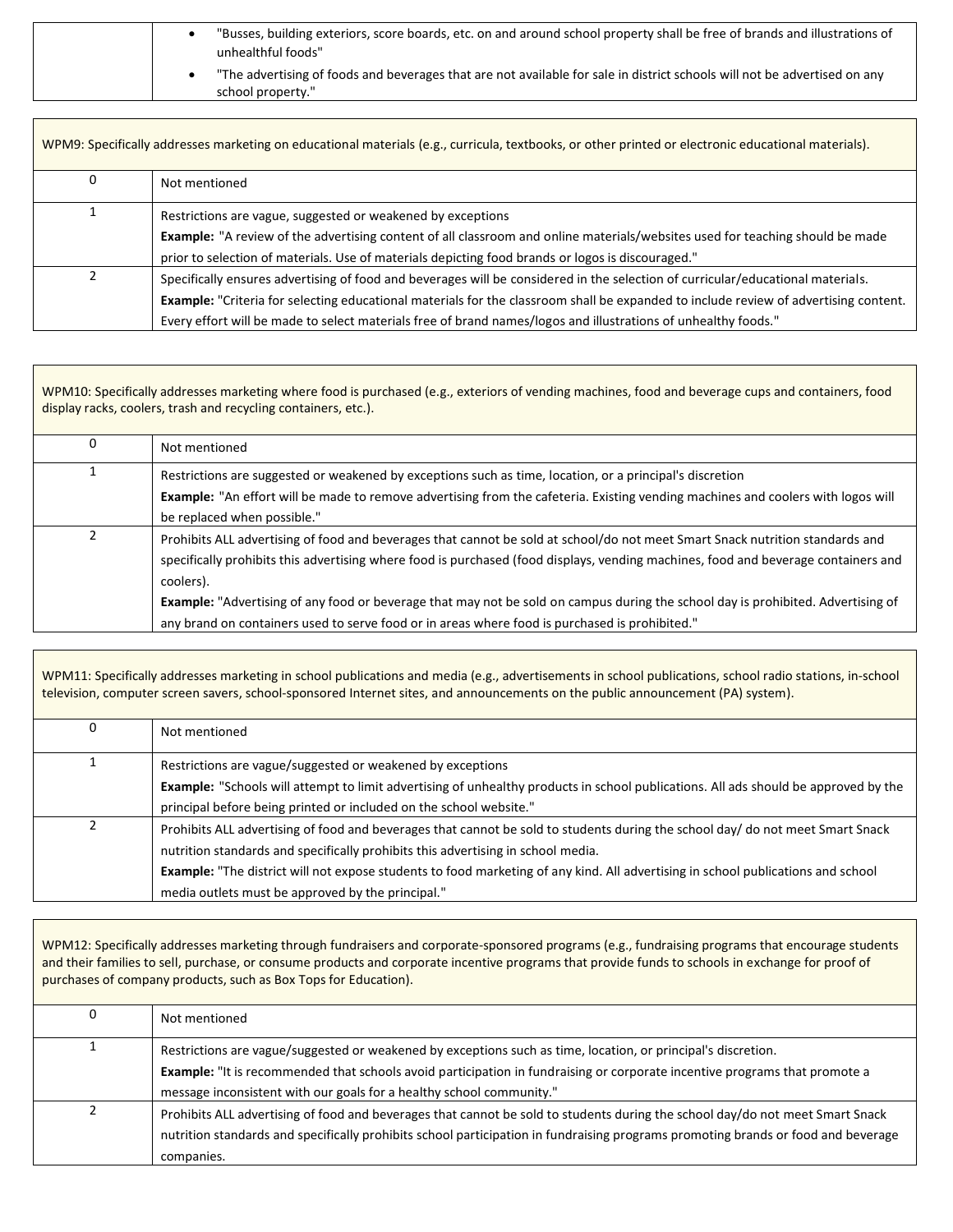| <b>Example:</b> "Given concerns about student exposure to marketing, district schools will no longer participate in incentive programs |
|----------------------------------------------------------------------------------------------------------------------------------------|
| that promote brands or provide children with free or discounted foods or beverages. PTA's will be asked to research new                |
| fundraising opportunities to replace programs such as McTeacher's night and Box Tops for Education."                                   |

| IEC1: Addresses the establishment of an ongoing district wellness committee. |                                                                                                                                  |
|------------------------------------------------------------------------------|----------------------------------------------------------------------------------------------------------------------------------|
|                                                                              | Not mentioned                                                                                                                    |
|                                                                              | Mentions a wellness committee, but it is unclear whether or not it is active                                                     |
|                                                                              | <b>Example:</b> "The wellness committee met in September of 2012 to develop plans for policy implementation at the school level. |
|                                                                              | School specific implementation plans can be found on each school's website."                                                     |
|                                                                              | Clearly states that the committee is ongoing and regular meetings occur                                                          |
|                                                                              | Examples:                                                                                                                        |
|                                                                              | "The district wellness committee meets four times a year."                                                                       |
|                                                                              | "The wellness committee meets quarterly throughout the school year."                                                             |

**IFF** IEC2: Addresses how all relevant stakeholders (parents, students, representatives of the school food authority, teachers of physical education, school health professionals, the school board, school administrator, and the general public) will participate in the development, implementation, and periodic review and update of the local wellness policy. Federal Rule language states that the policy must include "a description of the manner in which parents, students, representatives of the school food authority, teachers of physical education, school health professionals, the school board, school administrators, and the general public are provided an opportunity to participate in the development, implementation, and periodic review and update of the local school wellness policy."

| 0 | Not mentioned                                                                                                                          |
|---|----------------------------------------------------------------------------------------------------------------------------------------|
|   | Recommends that membership is open to the community, or requires less than all listed stakeholders                                     |
|   | Example: "Students, parents, staff and/or community members are welcome to join the committee."                                        |
|   | States a plan to actively recruit some or all of the following: Parents, students, PE teachers, school food authority representatives, |
|   | school health professionals, school board members, administrators, members of the general public.                                      |
|   | Example: "A letter will be sent to the school community via email, and will be posted in a central area in all school buildings        |
|   | inviting members of the community to join the wellness committee. Parents, students, representatives of the school food                |
|   | authority, PE teachers, school health professionals, the school board, school administrators, and the general public will be included  |
|   | in the development, implementation, review and update of the wellness policy."                                                         |

**IFF** IEC3: Identifies the officials responsible for the implementation and compliance of the local wellness policy.

Federal Rule language states that each local educational agency must "designate one or more local educational agency officials or school officials to ensure that each participating school complies with the local school wellness policy."

| 0 | Not mentioned                                                                                                                                                                                                                                                                     |
|---|-----------------------------------------------------------------------------------------------------------------------------------------------------------------------------------------------------------------------------------------------------------------------------------|
|   | It is suggested, but not required, that a district level official be responsible for monitoring school-level compliance<br><b>Examples:</b><br>"School principals should periodically update the superintendent on school level compliance with the district wellness<br>policy." |
|   | "A district and school contact will be designated with the responsibility to ensure that the schools meet this policy."<br>$\bullet$                                                                                                                                              |
|   | It is clear that a district level official (including the name and/or position of an individual) will be in charge of ensuring compliance<br>at the building level.                                                                                                               |
|   | <b>Examples:</b><br>"The assistant superintendent shall be responsible for ensuring that the wellness policy is implemented throughout<br>$\bullet$<br>district schools."                                                                                                         |
|   | "The Superintendent or designee shall ensure compliance with established district wide nutrition and physical activity<br>$\bullet$<br>policies. In each school, the building administrator or designee shall ensure compliance."                                                 |

**IFF ADDEL 15 ADDELS ASSESS MAKING the wellness policy available to the public.** 

Federal Rule language states that local educational agencies must "inform the public about the content and implementation of the local school wellness policy, and make the policy and any updates to the policy available to the public on an annual basis."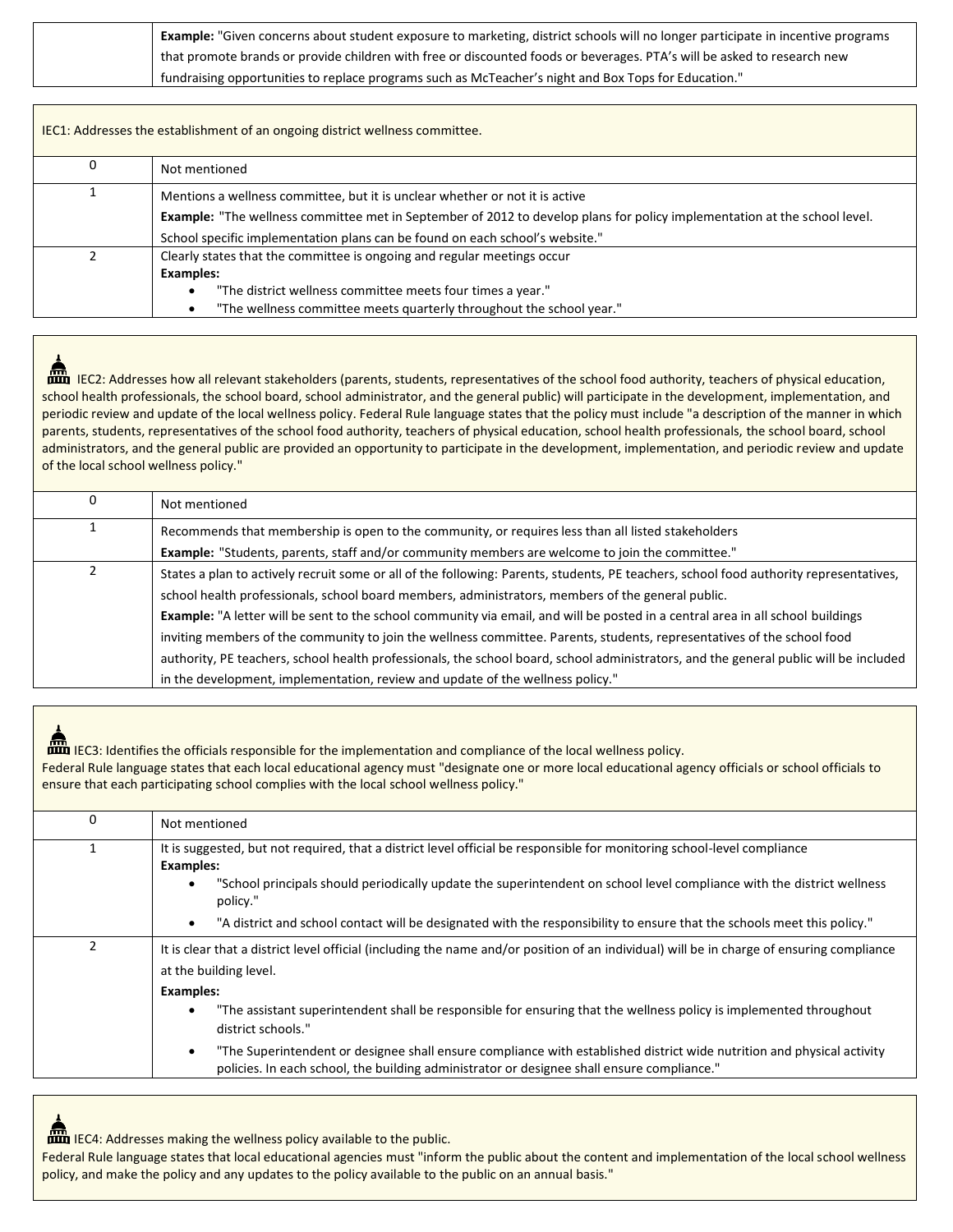| 0 | Not mentioned                                                                                                                            |
|---|------------------------------------------------------------------------------------------------------------------------------------------|
|   | Vague and/or suggested                                                                                                                   |
|   | The wellness policy is available upon request.                                                                                           |
|   | <b>Example:</b> "The district will ensure school and community awareness of this policy by making it available by request."              |
|   | Requires district to post its wellness policy on the website or distribute the wellness policy to the school and community on an         |
|   | annual basis at a minimum                                                                                                                |
|   | <b>Example:</b> "All public schools and public charter schools shall promote their local wellness policy to faculty, staff, parents, and |
|   | students. A copy shall be posted on each school's website."                                                                              |

IFC5: Addresses the assessment of district implementation of the local wellness policy at least once every three years. Federal Rule language states that local educational agencies must "at least once every three years, assess schools' compliance with the local school wellness policy, and make assessment results available to the public."

| Not mentioned                                                                                                                                                                                                                                                                      |
|------------------------------------------------------------------------------------------------------------------------------------------------------------------------------------------------------------------------------------------------------------------------------------|
| Either of the following:<br>It is suggested that policy implementation will be assessed<br>Implementation will be assessed, but less than triennially                                                                                                                              |
| <b>Example:</b> "Representatives from each school should track compliance with the district SWP within their school."                                                                                                                                                              |
| Required. A specific plan to assess implementation<br><b>Example:</b> "The Advisory Council shall conduct a quantitative assessment of policy implementation every three years using the<br>Wellness School Assessment Tool-Implementation (WellSAT-I) or the School Health Index. |

**IFF IECO:** Triennial assessment results will be made available to the public and will include:

1. The extent to which schools under the jurisdiction of the LEA are in compliance with the local school wellness policy;

2. The extent to which the LEA's local school wellness policy compares to model local school wellness policies;

3. A description of the progress made in attaining the goals of the local school wellness policy.

| Not mentioned                                                                                                                         |
|---------------------------------------------------------------------------------------------------------------------------------------|
| Specifies inclusion of some, but not all, triennial progress report elements                                                          |
| <b>Example:</b> "A triennial progress report with information about each school's wellness related activities will be shared with the |
| entire school community."                                                                                                             |
| Includes a statement making it clear that all three elements listed above will be included in the triennial progress report           |
| <b>Example:</b> "The triennial progress report will be posted on the district website. The report will include an assessment on       |
| compliance, the extent to which our wellness policy compares to model wellness policies, and progress made in achieving goals."       |

**IFC** IEC7: Addresses a plan for updating policy based on results of the triennial assessment. Federal Rule language states that districts must "make appropriate updates or modifications to the local school wellness policy, based on the triennial assessment."

| 0 | Not mentioned                                                                                                                                                                                                                                                                            |
|---|------------------------------------------------------------------------------------------------------------------------------------------------------------------------------------------------------------------------------------------------------------------------------------------|
|   | Plans for updating policy are implied, but not certain, OR timing is unclear.<br><b>Example:</b> "The district wellness committee will revise the policy as needed"                                                                                                                      |
|   | Revisions /updates are required (or need for updates assessed) at specified intervals<br><b>Example:</b> "Every two-three years, the wellness committee will review the latest national recommendations pertaining to school<br>health and will update the wellness policy accordingly." |

IEC8: Addresses the establishment of an ongoing school building level wellness committee. This may also be called a school health team, school health advisory committee, or similar name.

| Not mentioned                                                                             |
|-------------------------------------------------------------------------------------------|
| Mentions a school level wellness committee, but it is unclear whether or not it is active |
| Example:                                                                                  |